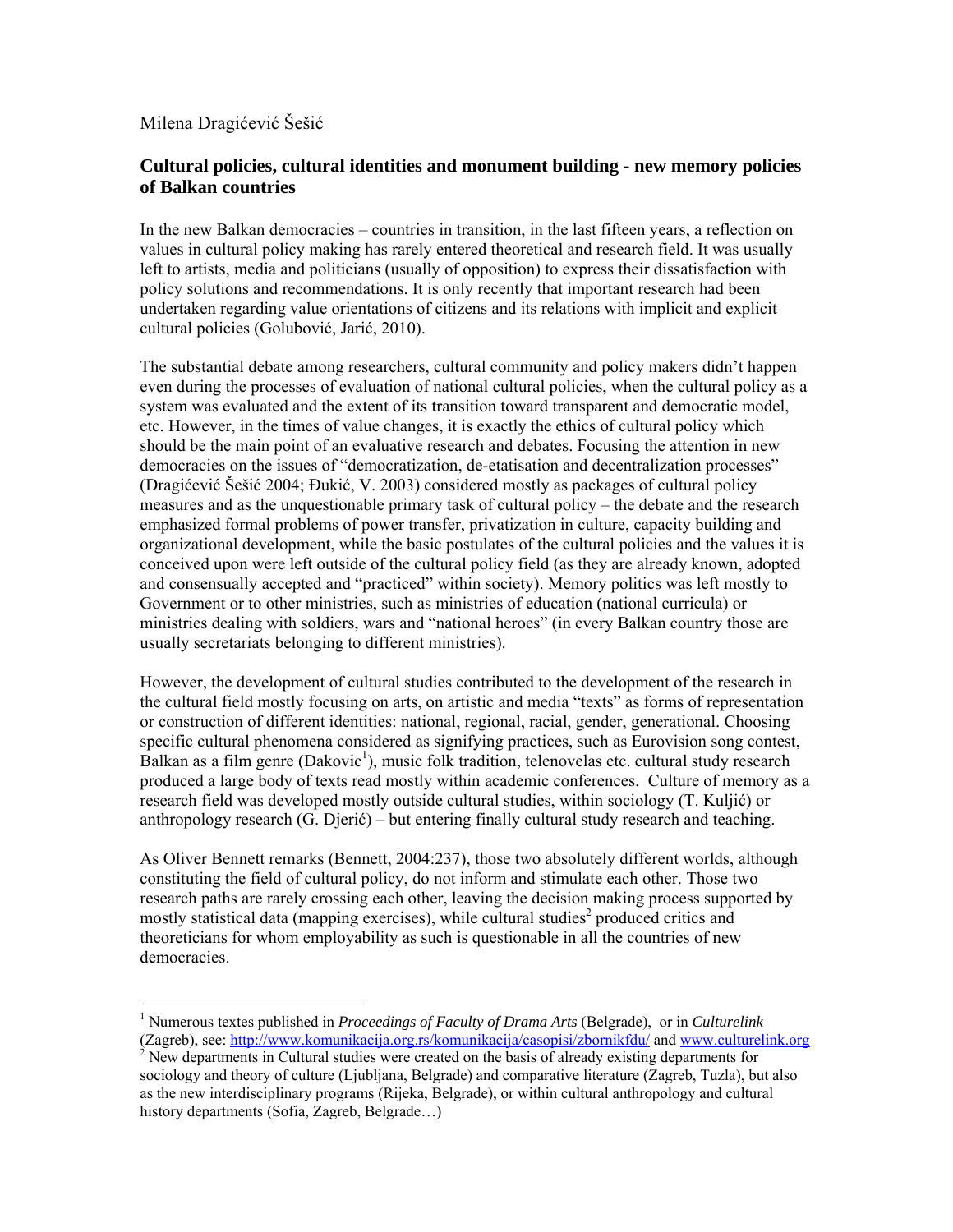Cultural policy processes in all Balkan countries were relatively similar, as well as debates which revolved more around re-transmission of European ideas in spite of the fact that they were not rooted in the real cultural practices (intercultural dialogue, creative cities, creative industries, mobility). Analyzing evaluation reports it was obvious that cultural policies were preoccupied with so-called Europeanization process, mostly centered on following topics: creation of a new (arm's length) model of cultural policies, a converting of a culture to a market economy, a decentralization of culture through "re-allocation of the responsibilities to the municipalities", reform of the system of financing culture, boosting sponsorship through the involvement of the corporate world, institutional reform …

#### *Cultural policy perspectives: ethnic vs. transcultural*

Limitations of the national frame (Robins K. 2006: 257)

Rarely do texts, such as Alexander Kiossev's (1995), put on the agenda the issue of "selfcolonization" as one of the problematic issues within the dynamics of globalization and national identity protection (seen even today as the major aim of cultural policy especially in post-soviet and post-Yugoslavian independent countries).

As it happened during XIX centuries, when specific national cultural identities were constructed throughout the continent, Balkan nations, without the big foreign pressure (as it might be the case only for Greece), had selected "the joint European heritage" as pillars for their cultural identity, besides folklore and national language: Antique Greek heritage and heritage of Renaissance – which was totally foreign to their people, especially those belonging to orthodox Christianity (Bulgarians, Serbians, Romanians). Byzantium heritage in the newly created educational and cultural institutional system was not on the agenda, and the need to re-take, at least partially, the elements from medieval cultures (in Serbia it was "Svetosavlje", in Bulgaria – St Cyril and Method…) – came only later in history, as part of the task to endorse the sense of the nationhood by introducing in collective consciousness the (lost) memory on independent medieval Balkan states.

Paradoxically, although created looking upon Western models, Balkan cultures (but also Baltic, as well as central European) emphasized its ethnic cultural differences using culture as the principal tool for self-recognition. That is the reason why culture and artists were seen as "fathers of the nations" (Dragicevic Sesic, 2009), which was reinforced during communism (special status of arts and artists due to ideological reasons). Still today, cultural policy is "ethnically-centered", while research policy within humanities often emphasizes the national cultural identity as its main priority (Slovenia, Croatia, Serbia…). Cultural diversity policies and policies to support ethnic minorities exist – as policies of folklorization, not as policies of the integration of minorities within the mainstream art scenes.

So, although Europeization is officially on the agenda – the issues within public policies such as real support to cultural diversity, transnationalism or transculturalism (Robins, K. 2006: 254-283) are missing. But, on the other hand, legacy of the "world culture" education, as it was instituted in XIX century, still forms (educate) very "informed" cultural practitioners, but general public is also more open to both East and West and North and South (than in the "old" EU countries whose cultural policies put emphasis on transculturalism, inclusivity etc. while school system and universities are based on the "national knowledge" or combined with "Anglo-American" knowledge<sup>3</sup> as codified in academic journals).

<span id="page-1-0"></span><sup>&</sup>lt;sup>3</sup> It is difficult to see curricula the writers or painters outside of Western world in Western countries primary or secondary school (music might be partially the exception with Chopin or Tchaikovsky).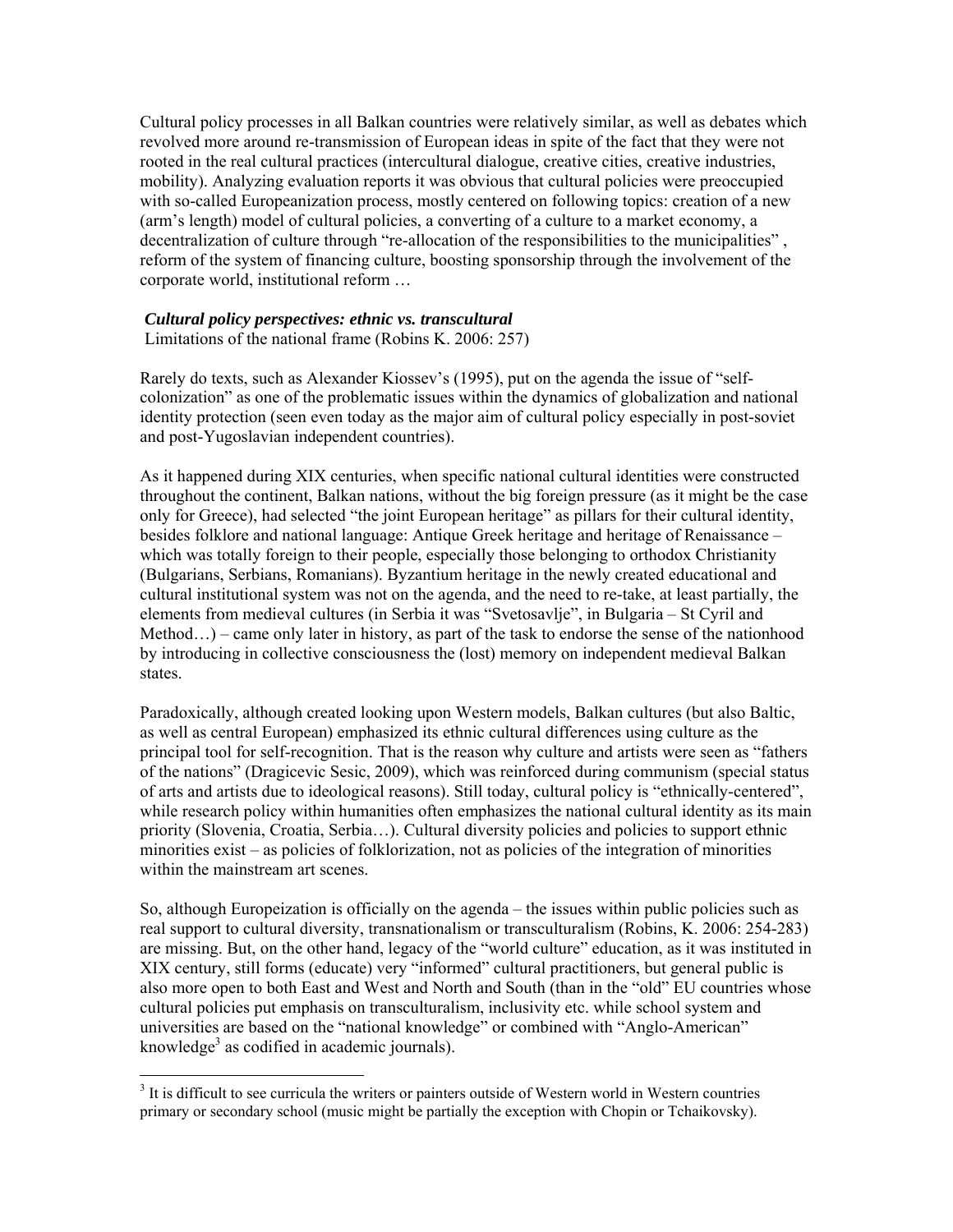In this respect it can be said that Eastern cultural policies are Ianus faced policies – turned to the national identity and European cultural values in the same time – homophobic and antidiscriminatory in the same time. To differ from cultural policy of socialism, which had, besides it ideological, also explicit ethical and esthetical platforms, cultural policy of contemporary liberal societies tries to distance itself from any kind of explicit aesthetical platform – wanting to prove that freedom of creative expression is the fundamental principle and value, while support to diversities should be, in the same time, the starting point and the policy outcome.

However, in the new democracies, the clear platform for supporting contemporary art production is linked to identity politics, both centred toward inner situation and toward outside world. It is clear in the relation toward international manifestations on all levels: from Venice biennials toward Euro song. It is not only about representation of the arts and artists, it is more about "national" (ethnic) representation through arts. "Venice Biennial seems to reinforce the idea of nomadism, but its structure supports the contrary" (Egrikavuk I. & Kotretsos G. 2007: 2).

The fate of First Roma Pavilion in Venice [\(http://www.romapavilion.org/](http://www.romapavilion.org/), accessed 2.02 2010) is significant in this respect. The Art and Culture network program of the Open Society Institute had funded the Roma Pavilion (selection of 16 artists from throughout the Europe) hoping that the ministries of culture of the countries from where the selected artists were coming would contribute. It did not happen and it was significant to see to what extent was a lack of interest to re-present participation of Roma artists from both public administration and media from Romania, Serbia, and Bosnia. No reception for Roma artists by public officials of their countries (what is a norm for artists participating in Biennial in "national" pavilions). The following Biennial, there was no Roma pavilion as none of the countries, even of those participating in The Decade of Roma inclusion, showed any intent to re-consider the importance of such a project for real Roma inclusion in contemporary art processes.

The next Roma pavilion will happen in 2011, also financed by Open Society Institute, but this time with support of UNESCO Venice office<sup>4</sup>[.](#page-2-0) Again, the cultural representation of Roma within Venice biennial framework is solely civil society endeavour, as this does not correspond to the public vision of the national cultural representation.

<span id="page-2-0"></span><sup>&</sup>lt;sup>4</sup> As the organizers of the Pavilion are the two NGOs from Macedonia and Serbia which included artists from other Central and Eastern European countries in their selection, UNESCO demanded for its support at least official endorsement letters from respective Governments. This was obtained through the long process of negotiation, mostly from ministries for social affairs, human rights etc., and less from the ministries of culture. (Interview with organizers of Roma pavilion 2011, Budapest, 1st May 2010).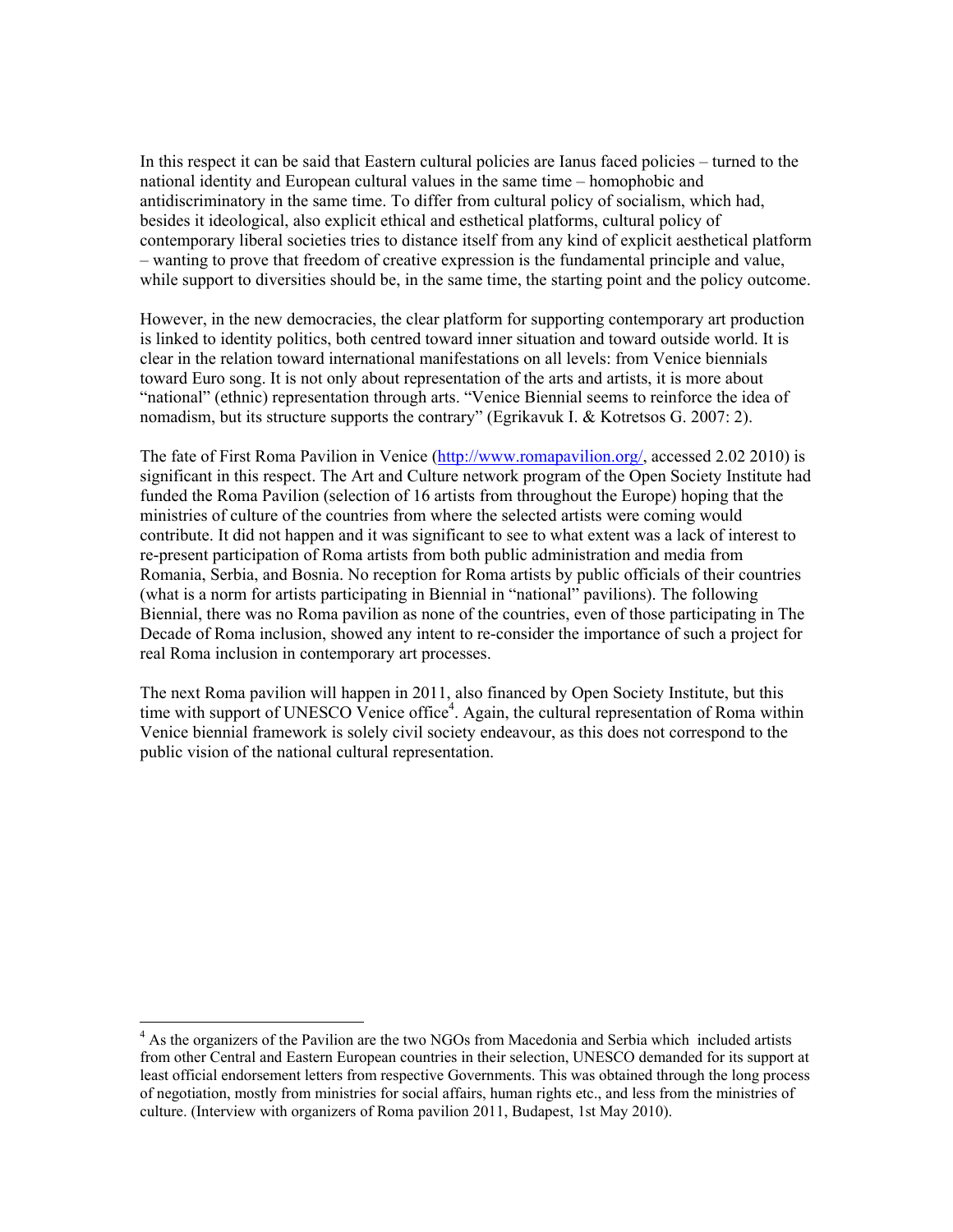## *Cultural policy perspectives2: Memory policies*

The interest for the politics of memory  $\&$  musealisation in European art practices (Huyssen, A. 2001), humanities and social sciences has been raised in last twenty years. The Balkans – as the territory where new states were created and both majority and minority ethnic groups are mobilized in search of identity (Appadurai, 2006) those issues are of major concerns. In humanities and social sciences, culture of memory (Kuljić) had been explored from different perspectives, as the form of memorization of social practices to forms of constructions of social, political and cultural identities. Proliferation of the research within contemporary anthropology, sociology, cultural studies, peace studies etc, brought in focus of attention the places of memories or methods of remembrance (media construction of memories) and, in a far less extent, policies of memory and oblivion as part of a cultural policy of states, regions and cities.

However, in societies traumatized by long term politics of oblivion and historical taboos, where private memories, collective memories and recorded, normative memories where not in accordance, social conflicts and wars, ethnic hatred and polarization within public opinion and official opinion, brought very specific interest for the memory studies. In this sense memory was studied as a key element in a construction of national, ethnic or any other group identity which is opposed to other group identities sharing same cultural or political (geographical and historical) space. In Balkan cultural studies<sup>[5](#page-3-0)</sup> construction and representation of the past, and reinterpretation of the historical facts (events, historical figures, notions etc.) within different group identities, in educational system and in the media, was one of the most studied phenomena (Djerić, G., Stojanović, D., etc.), but it was not properly documented and researched within cultural policies (memory policies are often developed without having specific "departments" within ministries, embedded in different instruments and measures, without clear statements, strategies or budgetary lines).

Cultural policies of countries in transition have not dare to touch the issues of memory politics directly. Even when intention to contribute toward reinforcing national cultural identity was expressed openly, usually this part of national cultural strategy was not defined (neither in law or in priorities nor through instruments). It was not clear whether it meant destruction and removal of the "memory of the other", or just negligence, or conservation but without support to make this heritage living... Those are three extremely different strategies regarding "dissonant heritage" (Tunbridge J.E. and G.J. Ashworth,1996), and when applied, they might provoke resistance or fear and further exodus (like in case of Bosnia and Herzegovina, where throughout the territories the monuments representing historical figures or culture of "other" had been destroyed or removed).

The major instruments of memory policy as a part of a national cultural policy which intend to change (re-shape) collective identity (through changing collective memories) are:

<span id="page-3-0"></span> $\overline{a}$  $<sup>5</sup>$  The first Balkan Cultural studies conference was held at Bilgi university in Istanbul in December 2005.</sup>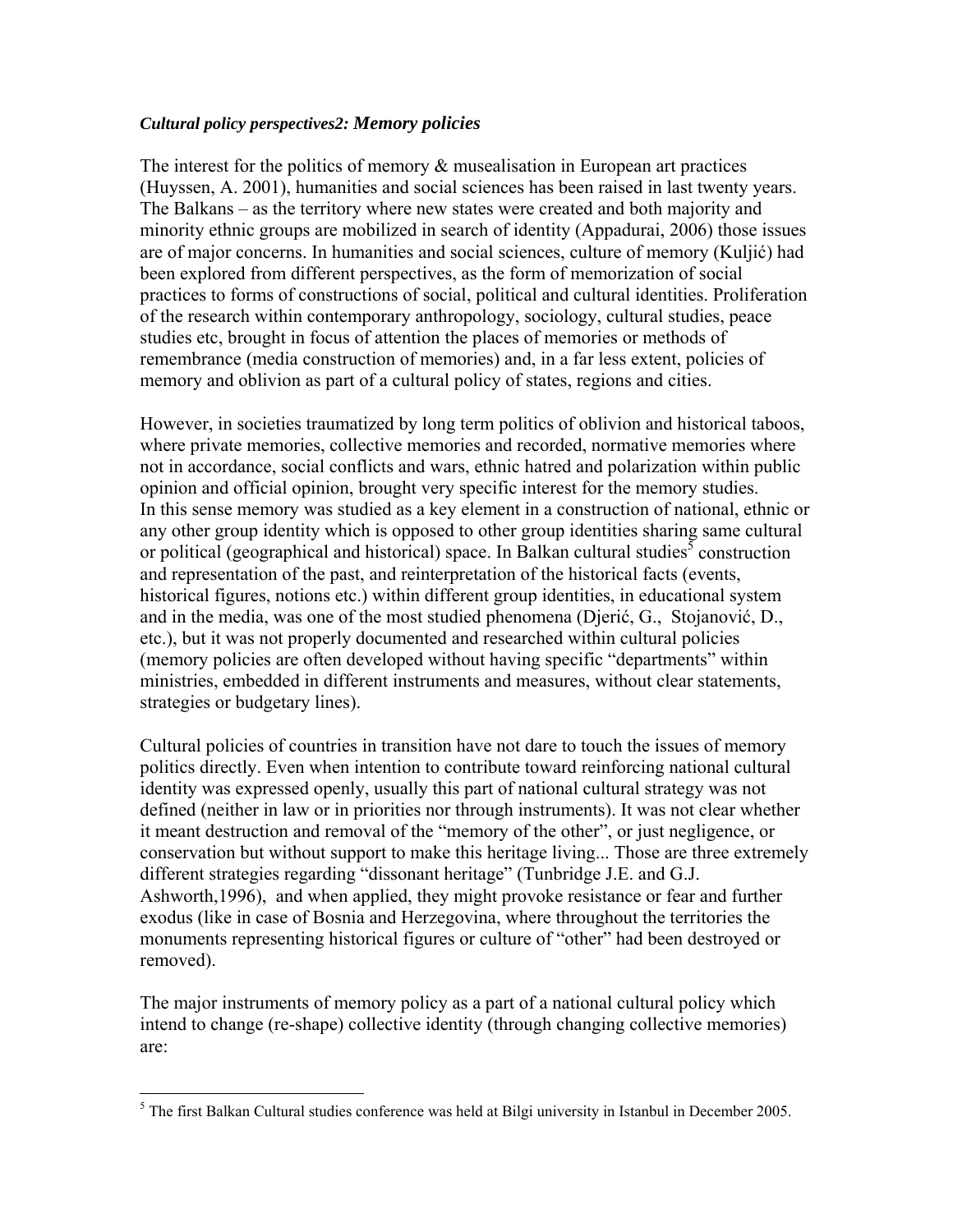- a) A creation or a representation of certain types of narratives (through financing of film production, repertory theatres, translations, or "capital" book projects, museum collections, etc.)
- b) Renaming of institutions, streets and squares, parks and bridges...
- c) Creation of new types of festivities, awards, celebrations, "homage" policies...
- d) Re-appropriation of the institutions, sites or even destruction of "dangerous" memories
- e) Policy toward memory spaces, burial sites (mausoleums, graveyards, etc.) $^6$  $^6$  and monument building (or removing)
- f) And all other governmental and interministerial decisions where Ministry of culture has influential role, like in case where the national anthem is decided, flag or other insignia to represent the country and its national identity.

Within policies of memories in the Balkan countries, which intend to underline the new values, to influence collective consciousness, "monument" policies are most often used for multiple reasons: with monument erected on public space, the message is easily transferred to the community; it gives easy possibility for political promotion (political PR); it gives "face" to new values; it demonstrates power; it gives illusion of creating something for eternity; it facilitates representation; provokes "the other"; controls the other, etc.

This paper will deal with monument policies in the Balkans (focusing ex-Yugoslavian countries) in the period of transition (last 20 years) which is period of nationalistic upraises, wars and reconciliations. Exploring re-construction of memories through official and populist monument projects: from Kosovo polje in 1989 till Alexander the Great Monument Skopje in 2010, the research will try to prove the mis-use of memories and historical representations as a form of hate speech, and to deconstruct the manipulation with memories in order to create a new "national", ethnic construct using monument as a strategic tool.

In the same time, research will deal with art and artists challenging official policies of "monumentalisation" of historical memories (Monument Group Belgrade, Nebojsa Seric Soba & Dunja Blazevic Sarajevo, Sanja Ivekovic, Andrea Kulundzic) creating their own "monuments" to "international community", to the national resurrection, or even to forgotten working class (billboards of Andrea Kulundzic as monuments to annihilated working class etc.). Monuments as artistic projects, permanent and ephemeral, are part of carnivalization of the protest (Dragicevic Sesic, 2001), as there are no legal platforms for debating or presenting the major cultural policy issues and specifically intercultural issues linked to major state projects in public space. (Contemporary Balkan societies, as

<span id="page-4-0"></span><sup>&</sup>lt;sup>6</sup> Burial policies and commemorative (repetitive) policies are also extremely important part of memory policies: from collective burial places (after war massacres in battles (Monument to Sremski front) or genocide (Jasenovac); memorial places of concentration camps (Jasenovac) or areas of (Kozara); to individual burial places in mausoleums (Flower house of Tito), or in Alley of the Great man, rarely in family graveyards to the ashes dispersed above rivers or sea to reinforce the link with this personality and the territory.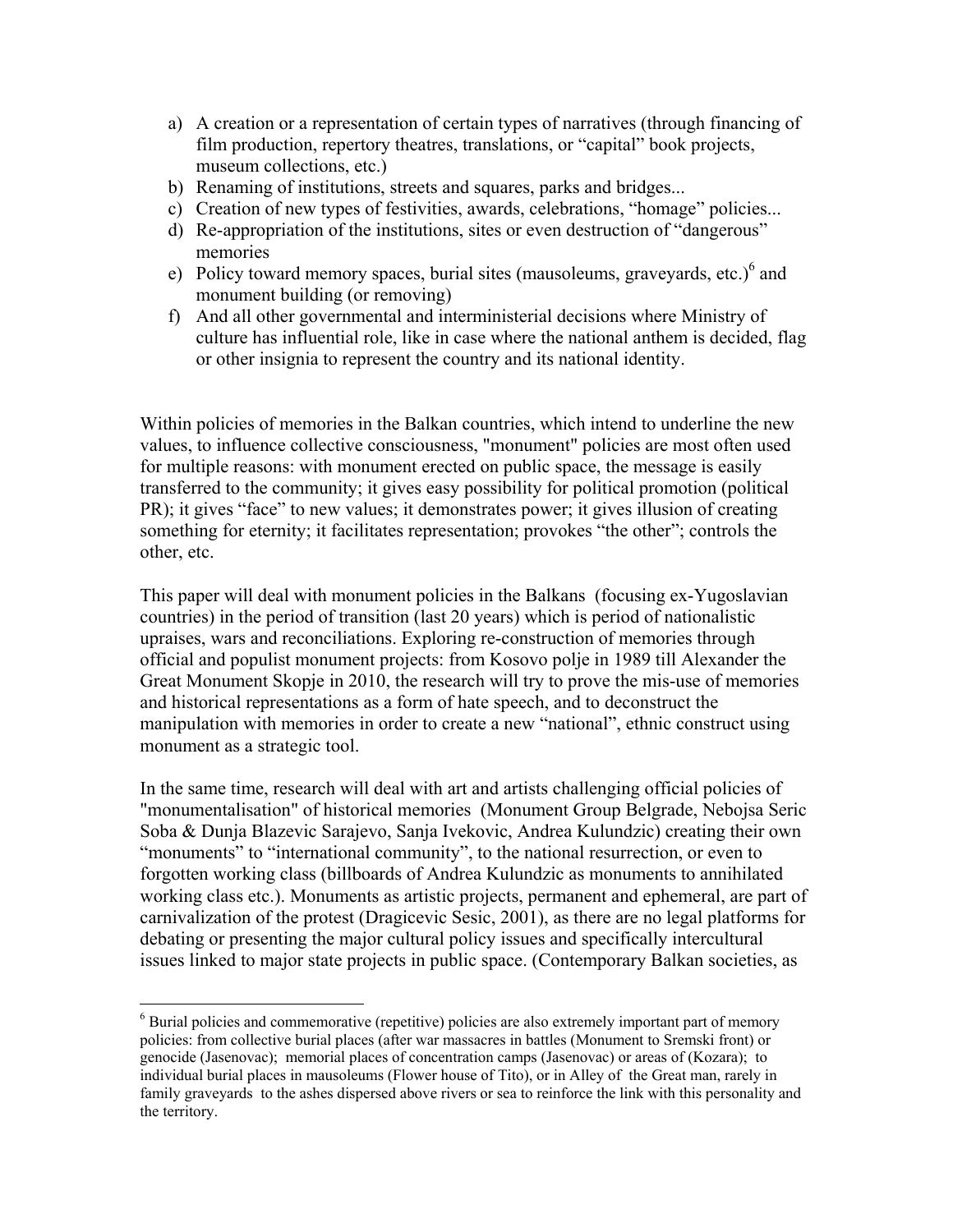societies of spectacle and of media saturation, demand spectacular and entertaining projects, even when they want to deal with most serious and problematic social, historical or political issues. The quickly changing governments want to use monuments as spectacular traces of their existence and achievements).

Method of the research will be based on categories and models identified by Jasenka Kodrnja (2010) and Svetlana Slapšak (2009:17) – re-adapted and further developed for the needs of this research, identifying three different models (with several submodels) of behaving toward culture(s) within certain territory:

Models of anticulture:

- destroying traces of previous culture
- Model of appropriation (through renaming and re-contextualization)
- Model of ignoring the other and creating the new SELF
- Model of creating monument in spite of the other (to provoke the other

Models of "culturalization"

 $\overline{a}$ 

- Model of de-contextualization and univerzalization (from church and mosque to museum)
- Model of respect of the heritage of other<sup>7</sup> recently German culture in Vojvodina

Model of dissent – creative dialogue

- Model of counter-culture, opposing within its own culture intending to overcome the frames and canons, limits of its own culture (avanguarde art, alternative and countercultural art movements, progressive civil society movements, etc.)
- Model of subcultures (subcultures making safe heaven, ghetto for themselves, but not questioning, or even wishing to communicate with dominant culture).

The research will take in account all major (state) monument projects in countries of the ex Yugoslavia, but also all the destructions of the major monuments (classified), cultural and religious institutions, as well as those actions of civil society (constructive and destructive) which are supported or clearly opposed by public policies. We would like to show how cultural policies, aiming to reinforce national identity as a "new state project", try to represent their new crucial values through monument building strategy as one of the key instruments, but also through allowing populist movements to organize monument removal strategy as their key "spontaneous" practice, not pursued by law.

However, some aspects of the monument policies we will leave for the future research. As topography of the nation is mapped with monuments which are contributing toward characterization of the nation, it would be very important to analyze monument policy as gender policy within national identity policy, as nation and gender are both social constructions and are embedded in each other (Julie Mostov). It will be also important to

<span id="page-5-0"></span> $<sup>7</sup>$  Better examples for this can be found outside the Balkans: Jewish culture in contemporary Poland, or Liiv</sup> culture in Latvia...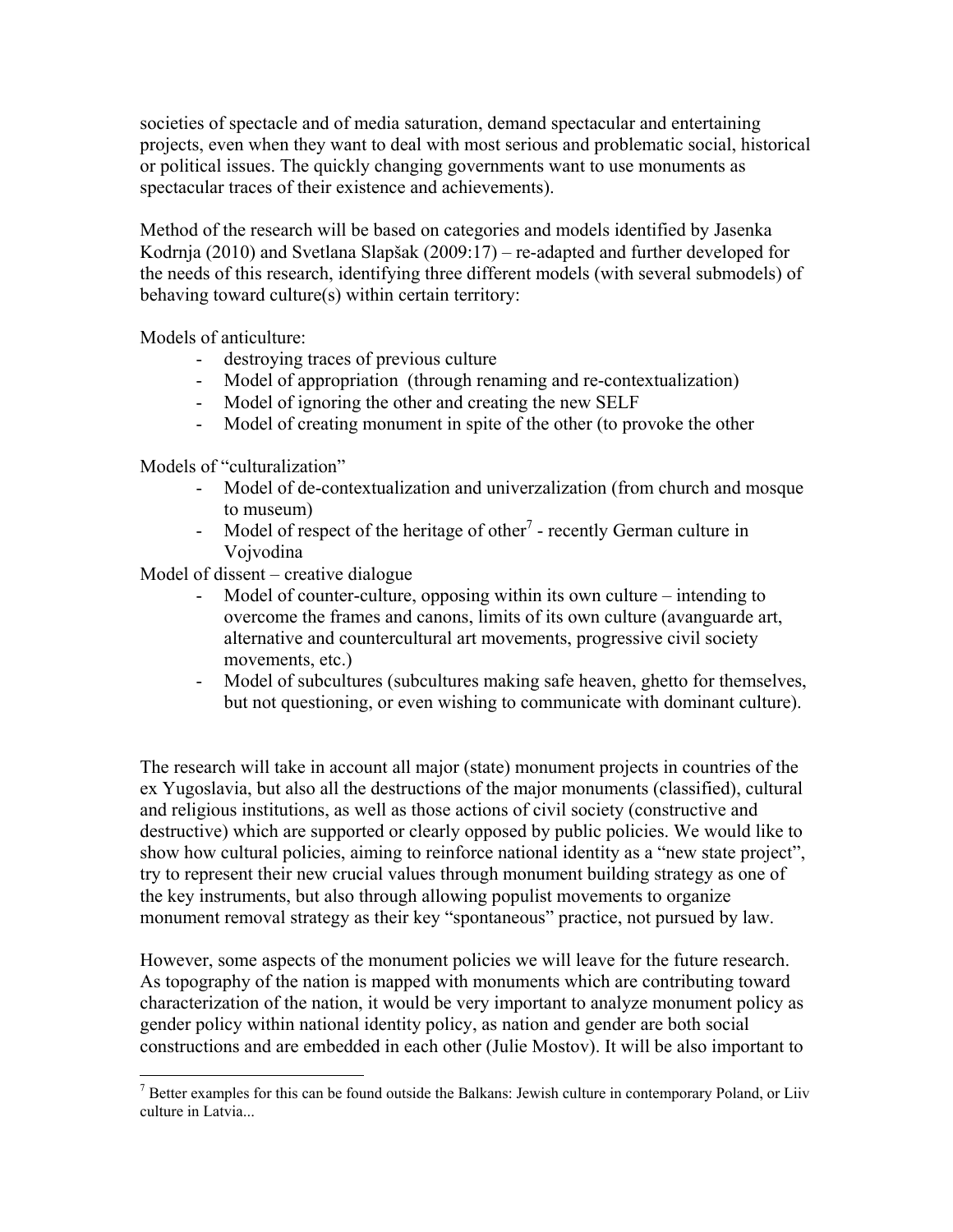link research of ceremonies as part of public policies of memories, as well as social practices linked to monuments in public space, as well as contrasting national to international policies regarding European and Balkan memories (from Day of Europe to Hague tribunal judgement to war criminals and its public media broadcasting). But in this research we will just tackle those issues.

# **I phase: Yugoslav socialist monument policy (From divided memories to colonized subconsciousness)**

In the socialist tradition, monument building throughout Yugoslavia had to make a clear statement about joint effort of all Yugoslav nations in antifascist battle and in a creation of a community of people based on joint values such as solidarity, brotherhood and unity, equality, etc. **Yugoslav socialist monument policy** was a part of a cultural policy and many memorials had been created after public competitions where all the best sculptors and architects of former Yugoslavia participated. Memorials of Bogdan Bogdanović<sup>8</sup>, Dušan Džamonja<sup>[9](#page-6-1)</sup> and Miodrag Živković monuments to battles or war victims,<sup>10</sup> etc., or numerous projects of Vojin Bakić<sup>11</sup> constructed throughout Croatia had multiple roles, commemorating battles and achievements of partisan movement, but also representing socialist ideology of brotherhood and unity (partisans, more than victims represented all the faiths and all the nations). In the same time those monuments celebrated an artistic freedom and creative liberties achieved in the former Yugoslavia. This monument policy was part of a larger attempt of activities of historical reconstruction (Connerton, P. 1989: 25) and social memorization: production of official history. Those two had been developed in accordance through archiving, documenting, exhibiting and celebrating only certain moments in social history (from peasant riots in medieval times to history of working class movements, antifascist movements, but mostly World War II events etc.)

<span id="page-6-0"></span><sup>1</sup> <sup>8</sup> Such as Kameni cvet (Flower in Stone), Memorial area Jasenovac Croatia, Memorial complex Dudik, Vukovar Croatia; Monument to Jewish victims of fascists terror, Belgrade, Jewish cemetery, 1952), Memorial to victims in occupied Belgrade, 1959.), memorials in Prilep, Mostar, Kruševac, etc. 9

<span id="page-6-1"></span><sup>&</sup>lt;sup>9</sup> Monument to unknown political prisoner, Zagreb 1953; Monument to war victims, Jajinci 1957. i 1980; Monument to December victims, Zagreb 1961; Commemorative graveyard, camp Dahau 1959. i Dahau 2 1964; Monument to revolution, Moslavina, Podgarić 1967 ; Monument to fascism victims Podhum, Rijeka, 1968; Monument to battle of Stubica (1573). 1969; Monument to revolution Kozara-Mrakovica 1972.; Monument to victory and victims of Srem front 1974;

<span id="page-6-2"></span> $10$  Battle of Sutjeska Monument (Miodrag Živković) and Memorial house (architect Ranko Radović, painter Krsto Hegedušić) opened in 1974 in Valley of the Heroes, Tjentište, National Park Sutjeska. The same author had realized several monumental projects: Kadinjača battle, Kragujevac shooting memorial, etc. <http://miodrag-zivkovic.com/biografija.htm>

<span id="page-6-3"></span><sup>&</sup>lt;sup>11</sup> At the beginning of 1990' a big part of Bakić works in Croatia had been destroyed: monument to fallen soldiers in Čazma blown-up in 1991; monument to Bilogora partisans in Bačkovica (near Bjelovar), ruined and melted in 1992; the buste of great partisan poet Ivan Goran Kovačić in Karlovac; Bjelovar citizen, honouring fallen soldiers and victims of fascism, dynamited and melted; Gudovčan, monument raised in memory to the Serbs shooted in april 1941, in the courtyard of the ortodox church in Gudovac, dynamited in 1991; Monument to the Victory of the People of Slavonia, Kamensko, dynamited and sold to the otpad in 1991; Monument Petrova Gora 1992.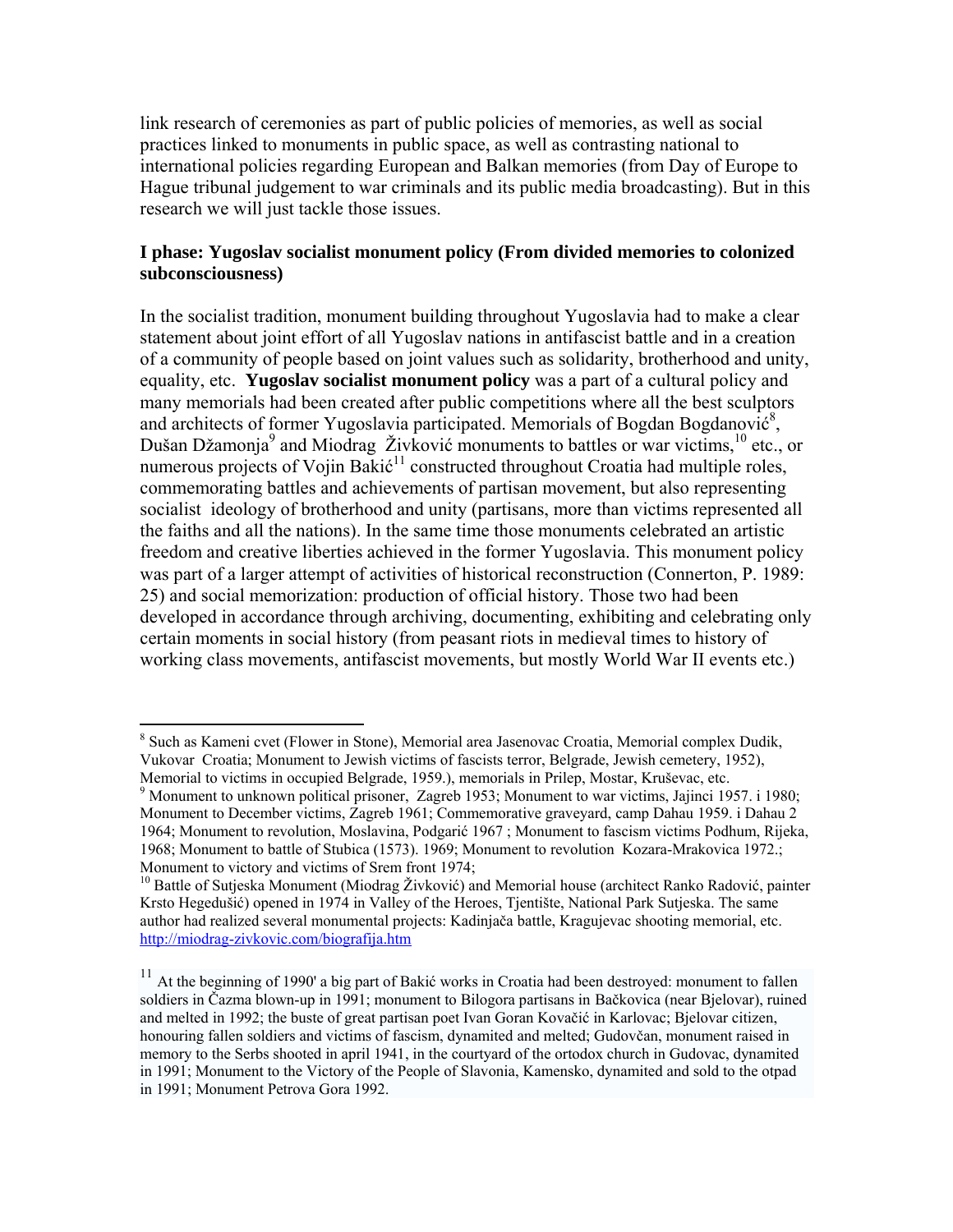Consequently, the monuments from the previous (royal) periods of history had been slowly removed from collective consciousness, by urban rehabilitation projects marginalizing their positions<sup>12</sup>, by neglect<sup>13</sup> or even by removal, as it was the case with Monument to Ban Jelačić in Zagreb. The monuments destroyed by enemy armies or in bombardments during World War II had disappeared even from history books, postcards and thus from collective memory (such as monuments to different Serbian kings in cities like Zrenjanin $14$ , Negotin, etc.).

This practices and methods of organized oblivion (Connerton P. 1989: 26) contributed to withdrawal of private memories in "opposition memory practices". Part of this "organized oblivion" was developed due to a wish of a society "to remove from its memory everything what could divide individuals" (Halbwachs, M. 1925: 39), such as massive killings of Serbian peasants in Hercegovina during World War  $II^{15}$ ) and, to connect with new values, and consequently to link "with other traditions which suits better its needs and aspirations in that moment" (Hallbwachs, M. 1925: 358).

Limits of socialist monument policy as part of memory policy in Yugoslavia are best represented in an avoidance of a trauma – conflictual memory, which was an essential part of the monument policy in socialist period. The late decision to create monument to Sremski front, had shown only very late confidence of socialist power to enter in dialogue with most hidden trauma of Belgrade society – private memory on "useless killings" – "deliberate sending to death" of Belgrade bourgeois youth to fight Germans on the open front in the plane, just to secure Tito's position against Red Army so that it could not appear as liberator.

So, Yugoslav nations, regions and cities had lived throughout socialism with **divided memories:** private memories which kept alive "dissonant memories and heritage" – sometimes even taboozied (certain religious events, royal histories of different dynasties, inter-ethnic conflicts and mass graves, etc.) making them present in collective sub consciousness, and, on the other side: collective "official" memories, stimulated through

1

<span id="page-7-0"></span><sup>&</sup>lt;sup>12</sup> Monument to the dead soldiers in World War I – both German and Serbian, raised by General Meckenzie in 1915, was difficult to incorporate in mainstream history (why and how ennemy had praise Serbian soldiers), so it stays besides main roads to the forest of Košutnjak, not integrated in the urbanistic plan of the area in adequate manner.

<span id="page-7-1"></span> $<sup>13</sup>$  The most significant monument for such a policy is Monument of four faith, erected in 1933 by womens</sup> organisations in Čačak, in honour to soldiers of World War One, belonging to all four faiths, killed fighting for freedom of Slavonic nations from Austro-hungarian empire. The four faith symbols (Christian ortodoh, Christian catholic, Jewish and Islam) had been put on four sides of monument. Two of them removed during the occupation period in World War II (Jewish and Muslim), but never restaured during socialism, although, as monument, extremely compatible with ideas of socialist state. It was only in 2007 that artists had restaured this within the framework of art manifestation: Biennial of Nadežda Petrović in Čačak.  $14$  This was connected also to a process and politics of oblivion, already started in Yugoslavian kingdom – city of Zrenjanin was again renamed, as previous name was given by king (Petrovgrad) to replace hungarian name of the city (Becskerek). So monument to king Peter would not have a sense in a socialist city which does not carry his name any more, but name of socialist revolutionary: Žarko Zrenjanin.

<span id="page-7-3"></span><span id="page-7-2"></span><sup>&</sup>lt;sup>15</sup> It was only in 1989 when remains of Serbian civilians killed in 1942 had been excavated from the caves and properly buried. Those ceremonies had raised nationalistic emotions – as those ceremonies had been organized as ultimate proof that "communits", or "Tito regime" deliberately was hiding "Croatian crimes committed on Serbs", and even prevented Serbs to bury properly its victims.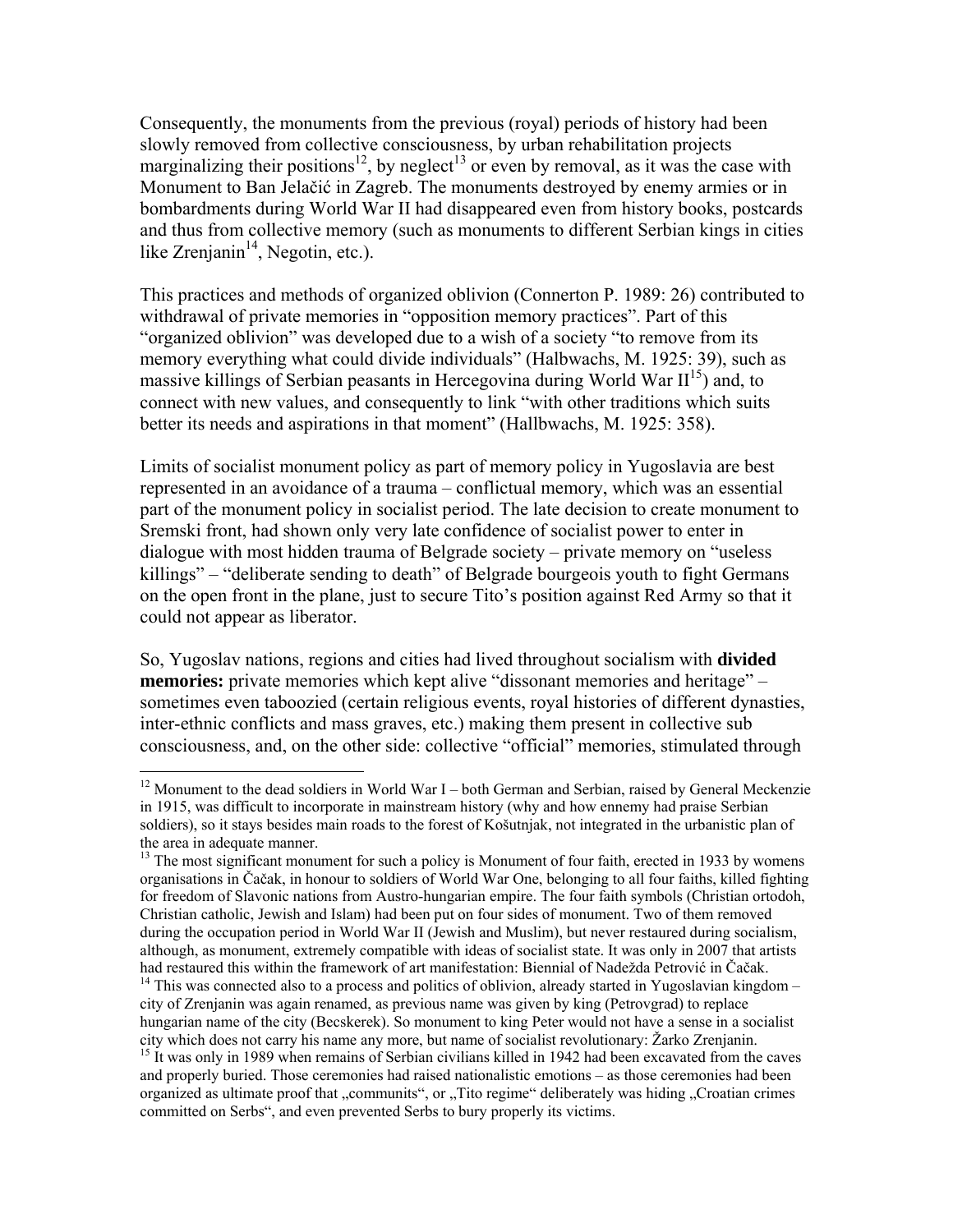educational system, public representation events, ceremonies, historical research (memories of revolutionaries) and monument building policies.

In 80's, after the death of Tito and further federalisation, Yugoslavian "idea" - concept, although having a specific, autonomously developed socialist system, was not supported by national political and cultural elites. The last ones "grabbed" the idea of Central Europe as a cultural space<sup>16</sup>, developed by Central European dissidents and Western scholars to support Czech, Polish and Slovak efforts to distant themselves from Soviet (Eastern) cultural sphere. This idea had found a fertile ground among intelligentsia in Croatia, Slovenia, Vojvodina and Belgrade, as they, belonging to "elite cultural model" (western cultural canon with socialist consumerism as a life-style), felt different from Southern and Eastern parts – Balkans, where different life style had prevailed, based more on social, communal gatherings and popular (folk) culture, connected with general lower life standard! Marketing agencies started developing two types of marketing campaigns for commodities, for zone A (Western parts) and Zone B (Eastern parts), *Mladina,* Slovenian youth journal made a famous map, cutting Yugoslavia in two parts already in 1987 (when 97 % of Slovenian population were still expressing proyugoslavian feelings)...

The revision of views on history and ways of its celebrations, developed throughout former Yugoslavia<sup>17</sup>, as opening of media was immediately misused for nationalistic purposes. The debates linked to the medieval ethnic histories, but specifically to the World War II as historical period and way of its remembrance in national/republic histories and school manuals started dominating in new "public spaces" – mostly youth print media: *Polet, Vreme* and *Start* in Zagreb, *NON, Duga, NIN* in Belgrade, *Nova revija* and *Mladina* in Ljubljana, etc. First thing to enter in this relatively free press, had been tabooized historical moments of World War II, moments kept in private family memories ("whispering memories") where usually its own group was represented as a victim. Those parallel histories, such as about Draža Mihajlović chetniks movement, or Bleiberg massacre of Croatian ustacha (collaborationist) army, together with numerous chetniks (royal, nationalist Serbian) squads, succeeding to reach Austrian territory together with German withdrawing army<sup>18</sup>.

Feuilletons, memory books and belletristics exploring history started flooding cultural space (Dragićević Šešić, ....) and **colonizing the collective subconscousness** with halftruths, or whispering facts which were impossible to verify... Vuk Drašković novels in Serbia (together with D. Ćosić, even S. Selenić), created a space where book with simple

<span id="page-8-1"></span><span id="page-8-0"></span>

<sup>&</sup>lt;sup>16</sup> M. Kundera, C. Magris, and in Yugoslavia Laszlo Vegel,  $17$  The book of Franjo Tuđman (Bespuća povijesne zbiljnosti), in that moment nationalistic dissident, questioned the official number of victims in Croatian State concentration camp Jasenovac during World War II. Official data was 700 000 victims, most of it Serbs, Jews and Gypsies, while Tuđman brought the chiffre of 30 000. Todays official Croatian data is 70 000, while in Serbian manuals the chiffre of 700 000 remained.

<span id="page-8-2"></span><sup>&</sup>lt;sup>18</sup> Thinking they found safe heaven with British troops controlling the Austrian territory, they been surprised and easily massacred by Yugoslav partisans who were invited by British to take over those "war prisoners".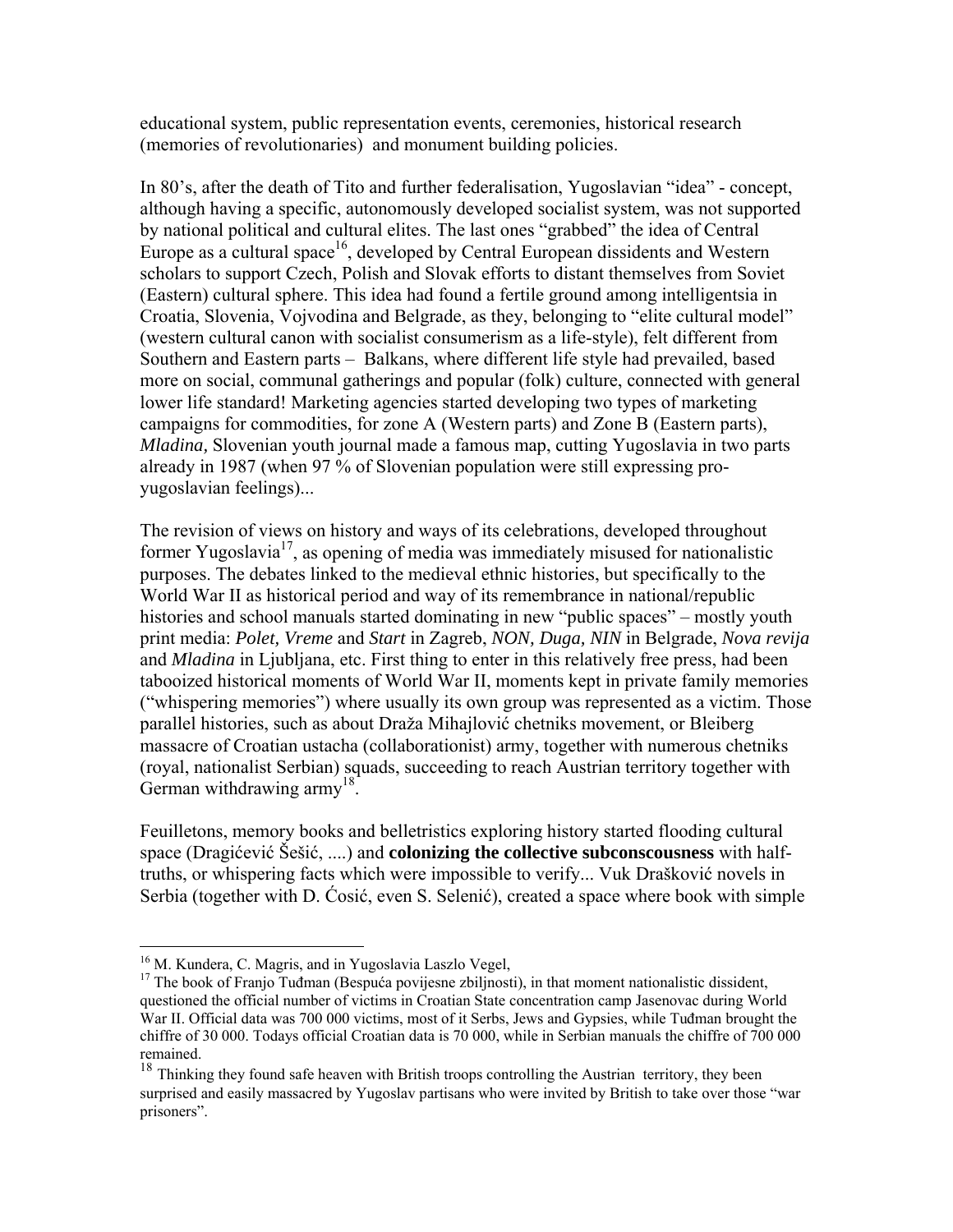name: Book about Milutin<sup>19</sup> could be absolute bestseller of any time in Serbia, while, on the other side, in Croatia, books of Ivan Aralica had same meaning and significance.

Then, after 1989, and after first multiparty elections held in 1990, in many republics of former Yugoslavia (especially Slovenia and Croatia), the attempt to join processes of westernization/democratization and distancing from Yugoslavia and Yugoslavian common heritage, first was expressed through relations toward socialist past. So, a process of renaming of the schools, streets, squares and institutions which kept memory on antifascist movements and heroes of World War II had quickly started.

The major significant event was a change of the name of the Square of fascists' victims in Zagreb. On 10th December 1990 (Human rights day) The Square got a new name: the Square of Croatian great persons19 (Sinovčić, 2000). That was seen in other parts of Yugoslavia as a sign of Croatian nationalism, which denies the importance of antifascists battles, and minimizes victims of the fascism (mostly of Jewish, Serbian and Gypsy origin).

This was just a paradigm for all what will happen later in the 90's, when colonized collective sub consciousness through media war and hatred speech, supported by irresponsible academics and media (Dragićević Šešić M. 1994) had found its politicians to create abrupt and violent decisions and soldiers to execute them. Policy of memory quickly was transferred (materialized) in present national identity policy within whom monument policy had one of the most important places.

# **II phase - Post-socialist transition – re-creation of national identities**

The dissolving of the country had brought instability, as spatial frame started to change not only by secession of different republics, but also by wars which changed their frontiers, at least temporarily. The war destruction and destruction due to economic transition changed the urban spaces, which further destabilized communities for whom relationship to space and its objects – tangible, non-movable heritage (buildings, especially churches, city walls, apartment buildings, factories, shops etc.) enabled collective memory, gave confidence and comfort – feeling of identity. Partition of the country, with destruction of both temporal and spatial framework, questioned values and collective memories, physical destruction of cities, monuments and all other tangible objects which connected people with environment, destructed even possibility to keep the memory alive (Connerton:54).

The new nationalistic ideologies have contributed that most of the monuments and memory sites defined in previous socialist system became "dissonant heritage", as well as the buildings and sacral objects linked to the "memory of other". Even the bridge in

<span id="page-9-0"></span><sup>1</sup>  $19$  A book about Serbian peasant speaking "universal truths" about Sebianhood such as: we are losing in peace what we have gained in wars, Serbia is the main loser in Yugoslavia, We gave up our identity for Yugoslavianhood, etc.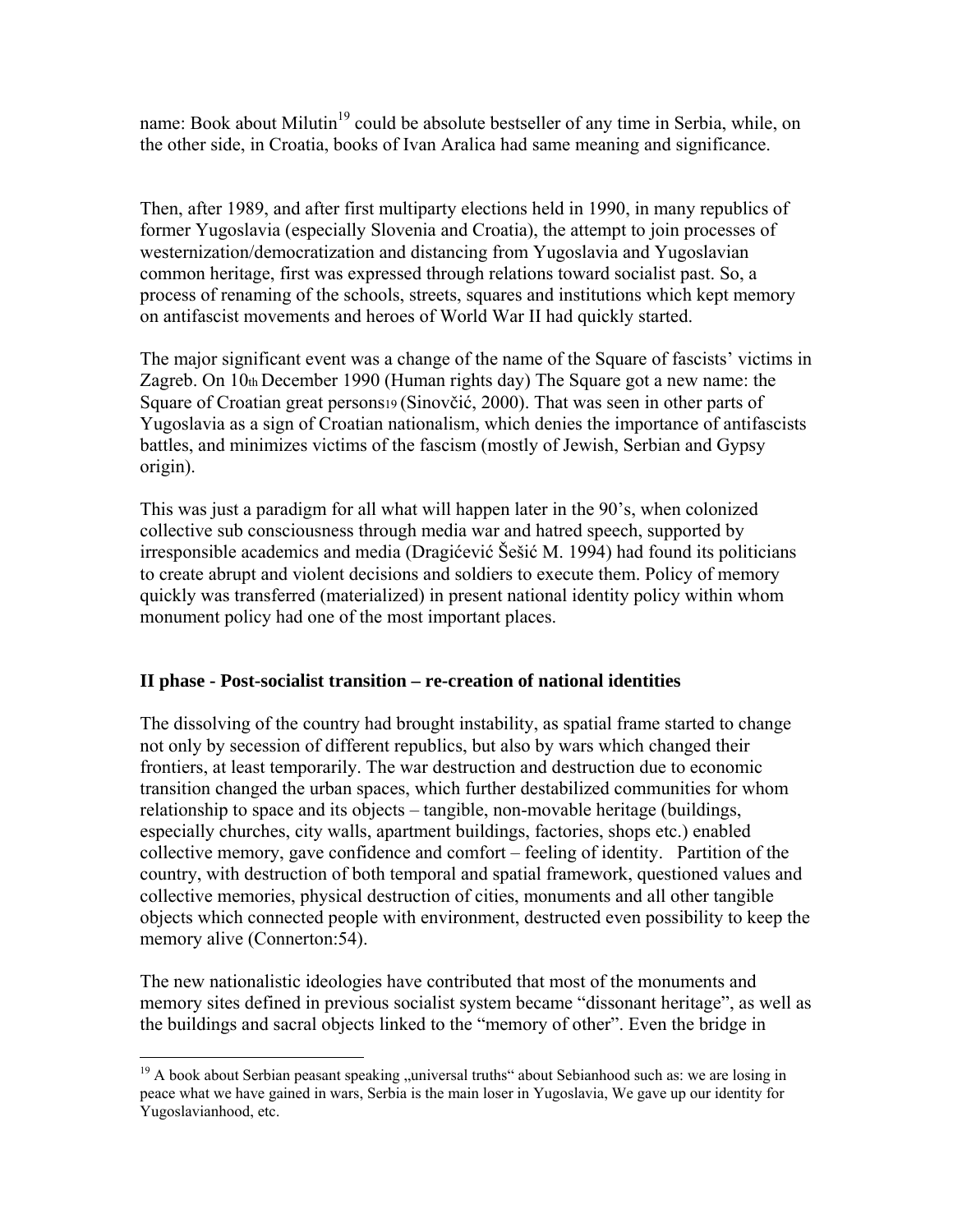Mostar, built in Ottoman time – once pride of the city community regardless of ethnicity, in the war situation became just a symbol of one group and then destroyed by other.

There were several methods and approaches in re-constructing the new social, cultural and national identities in newly created nation-states of the former Yugoslavia, through implementing "monument policy" as a main state cultural policy.

The first model (approach) – *anti-culture* (Kodrnja:), wanting to destroy all traces of the common (socialist, antifascist, communist...) past – had two major strategies: appropriation strategy and annihilation strategy.

*Appropriation strategy* was characterized by the disappearance of red stars from monuments (repainted in yellow as in case of Slovenian Route of friendship<sup>20</sup>..., or covered with catholic crosses in Croatia)<sup>21</sup>, covering of antifascists slogans with slogans representing homage to Croatian people (that had often preceded visits of recently elected Franjo Tuđman to a certain city).

Through all those activities re-contextualization of the monuments was happening, so that original meaning of the monument was lost – and instead to memorize the antifascist battle, it became monument to memorize glorious Croatian past…

*Annihilation strategy*. The second way of dealing with a past and its monuments was a "spontaneous" cleansing of the territory by destruction of all the elements which might seem non-Croatian, non-Slovenian and non-Serbian. With exception of Istria, this was happening throughout Croatia, where even in the Serb populated areas population have seen in socialist time monuments symbols of "de-nationalization", "yugoslavization" and atheisation, the three major issues which were threatening and nearly "destroying Serbian identity and Serbian presence in Croatia".

Those battles for new identities, done mostly through monument policies, have taken two different paths: Serbian identity in Croatia asked protection from Serbian orthodox church and intellectuals from "motherland" Serbia (mostly from Academy of Science), while Croatian identity had a state framework to be developed, as it was the case in Serbia also. The difference was that Serbian state officially proclaimed continuity with Yugoslavia, that party on the power throughout 90's was a "symbol of continuity" of both Communist Party and Union of Socialist People of Serbia – so there was no official clarity that policy toward socialist past should be changed. However, monument to Boris

<span id="page-10-0"></span> $\overline{a}$ <sup>20</sup> Slovenian cultural and memory policies, should not be connected easily with policies in another Balkan countries, as it has been shown in the research of Hanno Hardt, where he presented street photographies whose images should construct an image of Slovenes lives through their cultural or social practices. The photographs show Socialist leaders whose monuments survived the political change (4, 5, 6), the presence of Yugo culture (8, 9) and religion (10, 11, 12, 13), local traditions with socio-cultural implications (14, 15, 16, 17, 18), which tie many Slovenes to their respective communities (19, 20, 21, 22, 23, 24). This text negates the war-torn landscapes that typify Western mass media imagery of 'the Balkans'. <sup>21</sup> This same events happened only later in Serbia, as Milošević officially had kept socialist traditions (as

<span id="page-10-1"></span>Head of Socialist Party of Serbia), when opposition had taken city of Belgrade in 1997, and when Vuk Drašković organized taking down of a red star from City parliament as a public event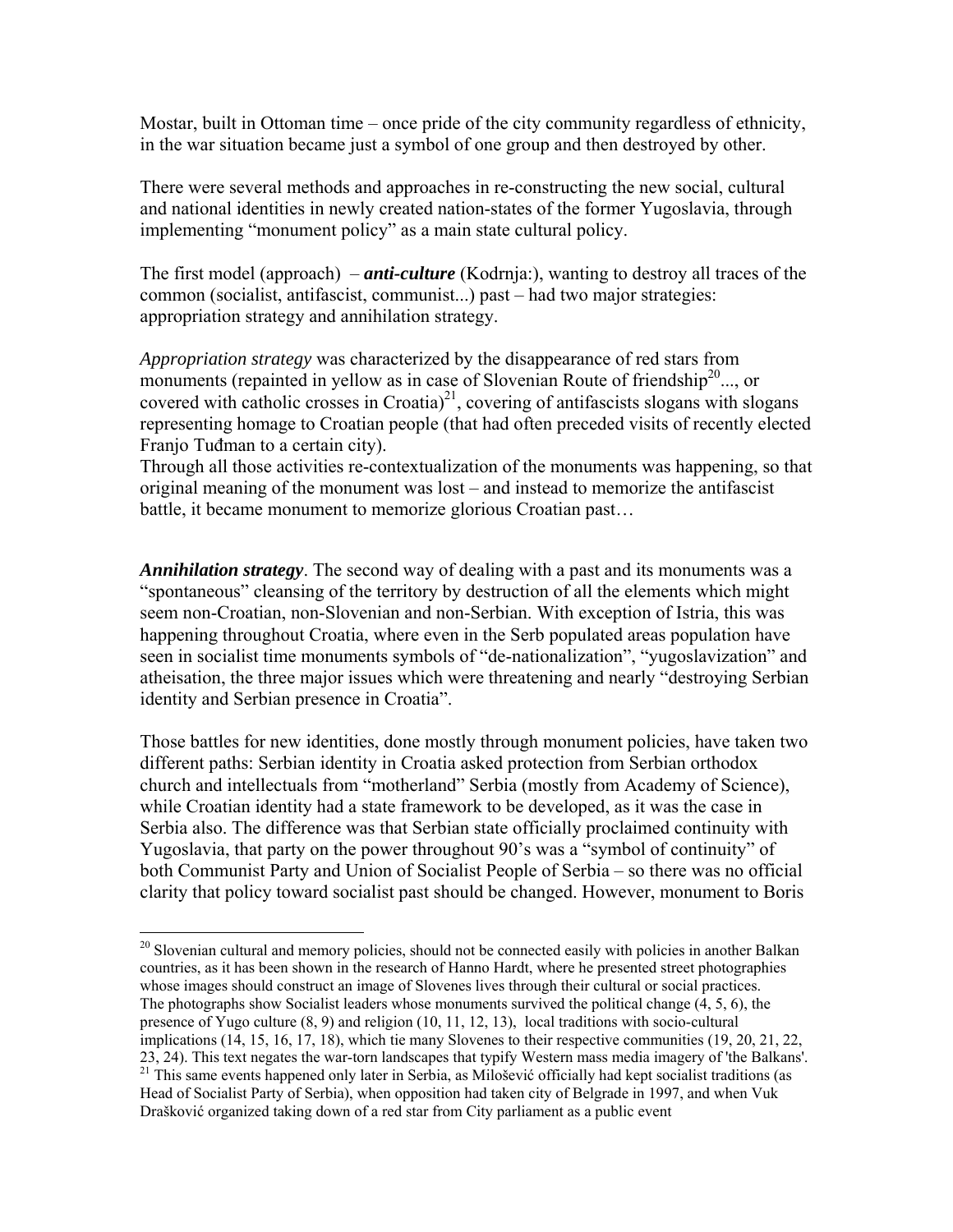Kidrič (Slovenian) communist and statesman was removed from its place, and, due to efforts of Museum of Contemporary Arts, placed among sculptures in the park surrounding museum, till that moment exclusively park of abstract modernist sculptures. In municipalities in Serbia, the monument to Tito had been removed from main squares, as the street named by Tito returned to their previous names (except in Sarajevo and Skopje), while all eight cities in each republic and region of Yugoslavia which added Tito's name (Titovo Velenje, Titova Korenica, Titov Drvar, Titov Vrbas, Titovo Užice, Titova Mitrovica, Titograd and Titovo Velenje, had droped the prefix, or returned the old name as in case of Titograd – Podgorica).

Situation in Bosnia and Herzegovina was and is still complex, but in cities and regions where only one ethnic army had dominated, the codes and symbols of "mother-nation" had been taken and local historical figures if from minority ethnic group, removed from their pedestals, as it had happen to Aleksa Šantić monument in Mostar. Paradox was that Aleksa Šantić was poet who already in XIX century had celebrated multiculturalism, and whose poems: Emina and Stay here! (Ostajte ovdje) have been celebrated throughout socialist period as promoting intercultural sensitivity and understanding.

The names of the streets in Banja Luka, are taking the citizen in medieval and heroic Serbian history, while traces of Croatian or Bosnian (Muslim) presence had disappeared from the city<sup>22</sup>.

In Serbia, schizophrenic Milošević policies, praising in the same time socialism and nationalism, made resemblance of continuity, while in reality, conquered and colonized collective subconsciousness with idealized past, and started to search for a new roots of Serbianhood and new features of identity. So, although Milošević government have not created any memory or monument policy, liberating the field for nationalism, and "giving wings" to nationalist in cultural institutions, created platform for anticultural behaviour (Slapšak and Kodrnja), where local politicians or opinion-makers celebrated even fascist (like Ljotić in Smederevo) or controversial soldiers-politicians, as antifascists judged and killed just for being Serbian patriots (Draža Mihajlović).

The cities wanting to join the search for Serbianess, and to show their patriotism, started "ordering" monuments from the sculptor Drinka Radovanović, whose name was in artistic circles unknown (and still is), but known among nationalist as a good (meaning realistic) sculptor for historical figures such as Vožd Karadjordje, leader of the First Serbian resurrection (upraise) against Turks in 1804. So, monuments to "people's heroes" from World War II have disappeared, replaced by sculptures of heroes from First and Second Serbian Uprising against the Turks, especially as the schools having (bearing) their names started quickly – without any outside pressure to change names<sup>23</sup>.

<span id="page-11-0"></span><sup>&</sup>lt;sup>22</sup> Irfan Horozović Prognani grad (Exiled city), stories. Antibarbarus, Zagreb 1994.

<span id="page-11-1"></span><sup>&</sup>lt;sup>23</sup> Both primary schools in new Belgrade attended by my children had changed their names: the first one, having name . 25th May", what was the Day of the Youth and celebration of Tito's birthday became "Duško Radović" (famous Belgrade poet and literary figure), while the second one kept the name Vladimir Ilich Lenin for a long time, as we, as parents, refused to participate in extra expenses linked to a name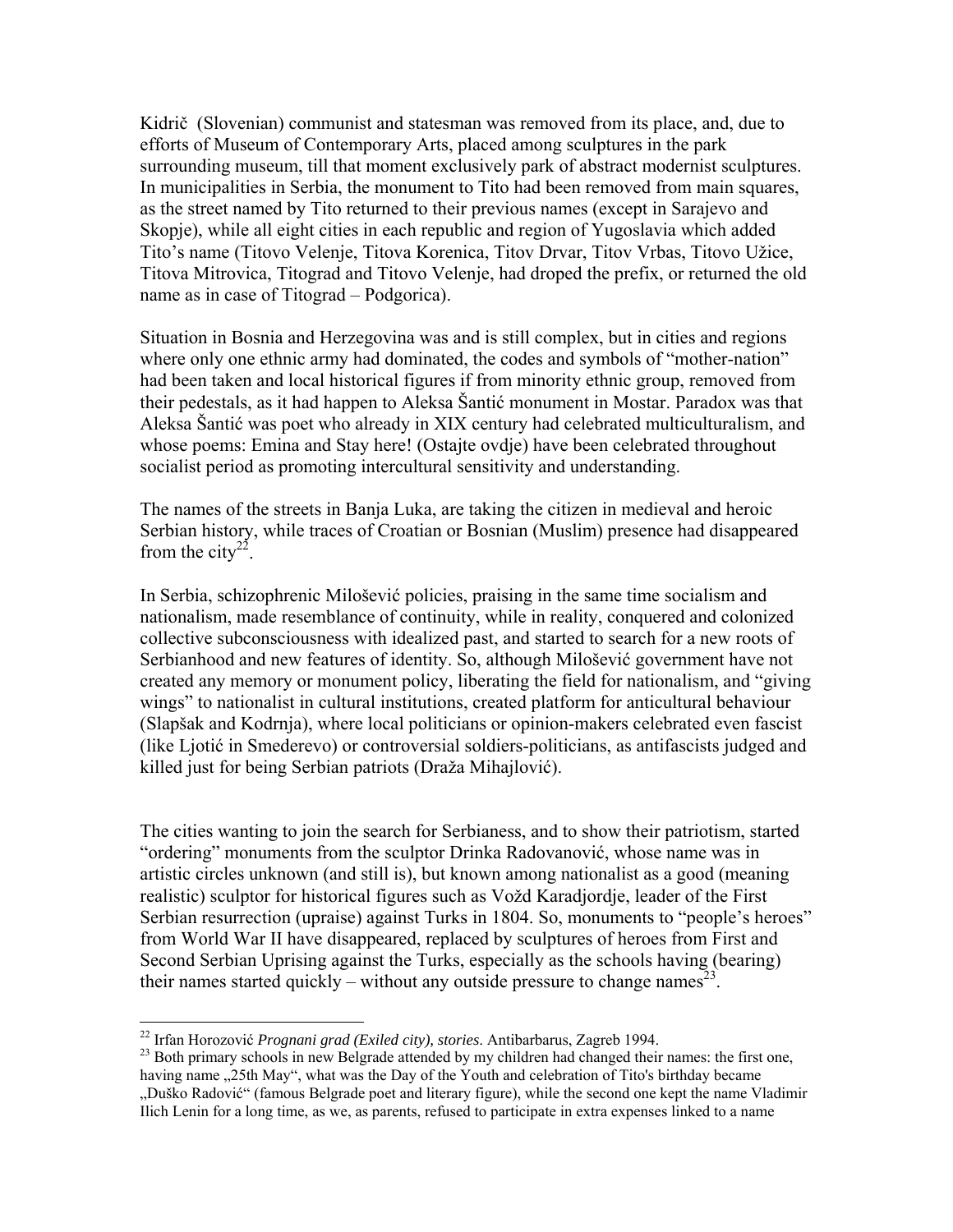Consequently, through annihilation and appropriation strategies, the topos, the landscapes in cities and regions throughout former Yugoslavia had changed – new types of monuments, colors (as representing the sign of a nation26), flags and names of the streets, squares and institutions<sub>27</sub> had appeared and colonized the collective consciousness and collective memory thus contributing to ethnicization in community memories and behavior.

II Models of "culturalization" in heritage and monument policy

The other (more rare) type of memory policy and the relationship toward heritage and history could be called as a model of "culturalization", which in fact represented: decontextualization through univerzalization or muzealization.

One of these attempts was a move of the Boris Kidrič Belgrade statue (work of a sculptor Nikola Janković) from the centre of the city toward Sculpture Park of the Museum of contemporary arts, or the removal of Tito monumental sculpture from the Main Square in Užice toward back side of Užice City Museum. In this sense sculpture lost its political and ideological meaning, and became a "piece of art" – outside of any context, and thus emptied of any sense.

Relationship to Meštrović monuments might be a good example of those policies and practices – how monuments created to represent Yugoslavian idea and Yugoslavian unity, were turned in "national" symbols. Today in Serbia, Meštrović monuments are standing for the representation of the State – official culture, as they are used within ritual ceremonies (President of the State of Serbia every 15th of February is honouring fallen soldiers from all the Serbian wars at the Monument of Unknown Soldier at Avala)<sup>24</sup>...

The Meštrović Victor monument, as Kristina Lavrence was saying, is the monument to all wars and no concrete war (Lavrence, 2007) but in today Serbia it is just a sign for a Belgrade, without specific meaning, and majority of its inhabitants cannot link it to any historical moment.

The other possible "culturalization" strategy: model of respect of the heritage of other  $-$  is one of models for whom yet time had not come on the Balkans. In modern cultural policies we can see today efforts of Polish cultural operators to integrate lost and forgotten Jewish culture in contemporary cultural life, mostly through festivals. In Latvia

change – especially as school was not willing to introduce, besides English and Russian, another (German and French language as an option). Later, that school (out of four in the area) was selected by a Ministry for a closure as a primary school due to the diminishing of the number of children. So, it was efficient way of annihilating Lenin's name from public space, as it was previously done from the nearby public boulevard.

<span id="page-12-0"></span> $24$  It is interesting to say that this "Mausoleum" – was created in 1932, in presence of the king, when the old medieval city ruins (huge walls) had been dynamited, and Meštrović monument opened.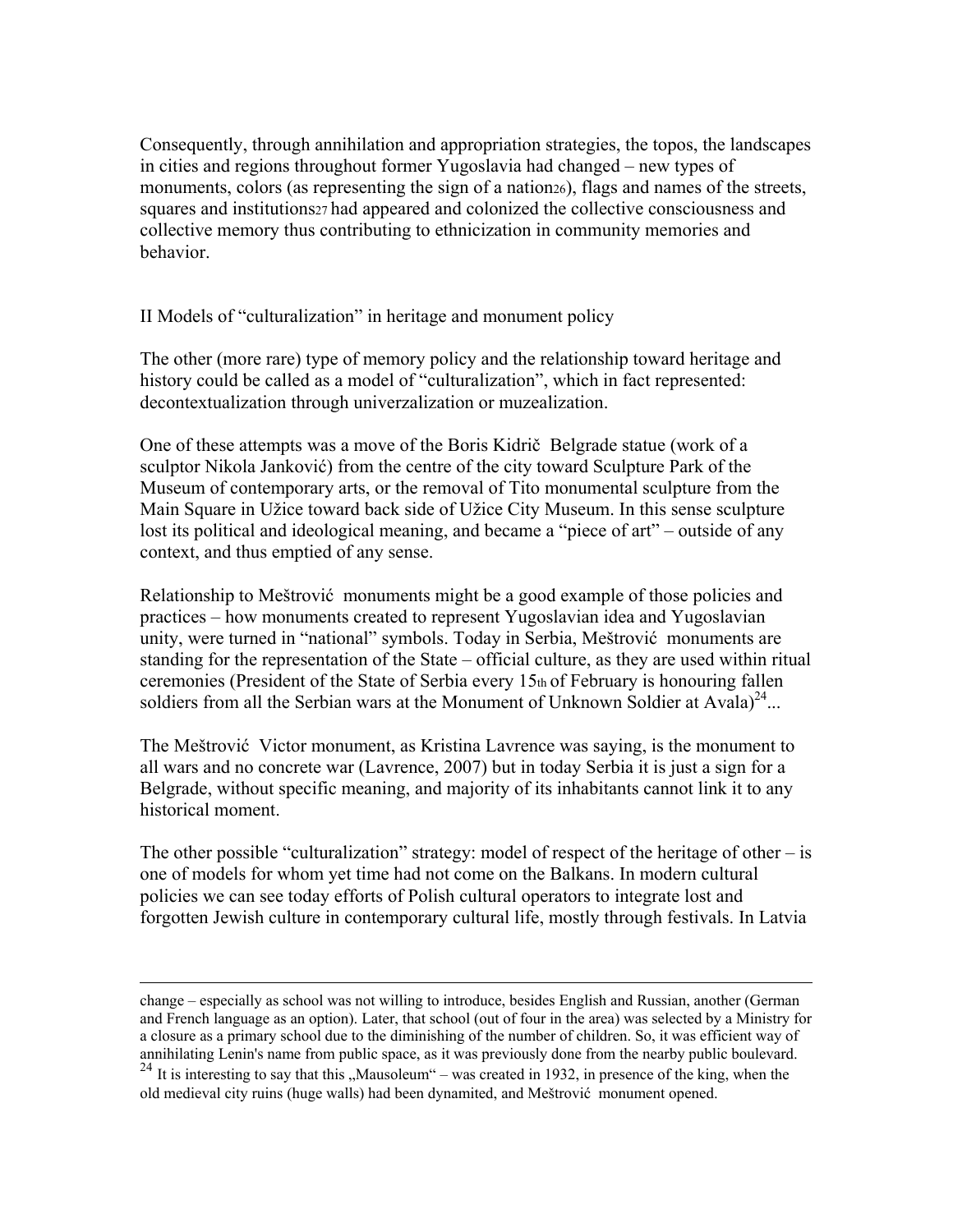there are attempts to safeguard Liiv culture. In both cases, the culture of other has long ago stopped to represent any threat to national culture and cultural identity. In the Balkans, it is usually under investigation of international community or international donors, that monuments "of others" are re-constructed or protected.

## **III phase – Nation (re)building – creation of new monuments**

The next phase in monument building strategy as part of a memory and an identity policy was a phase of creation of new monuments, which have to express the changes in national identity and values. In countries which celebrated their independence and freedom it was clear that monuments of those who are pillars of national identity or of those who contributed to the achievement of independence had to be erected.

With a lot of private efforts monuments to ustashi leaders such as Mile Budak and Jura Francetić had been created in their native villages, but in 2004 Croatian Government decided to destroy them, not to put in question its antifascist and democratic image<sup>25</sup>. Monuments to Tudjman started quickly to be created in both Croatia (Selce, Kaštel Lukšić, Pitomača, Škabrnja, Slavonski brod 2006, Bibinje 2007<sup>26</sup>, Benkovac 2008, Podbablje 2009, Pleternica 2009) and Bosnia (Široki brijeg  $2003^{27}$ ,) where also a lot of memorial plaques are erected (i.e. Čapljina, 2007). During presidential campaign in 2009 Croatia, it was the major promise of (non-elected) presidential candidate of HDZ (A. Hebrang) to erect monument to Tudjman in Zagreb. Split city Major Kerum promised to erect Tudjman monument in Split (on Riva/Seafront promenade, although city urbanists prefer Square of Croatian brotherhood community). Bust of Tudjman had been placed within Croatian Parliament in 2008, while bridge in Osjek keeps his name...

The press informed about all those efforts of local communities to create bigger and bigger monuments, but underlying that however investment was big, the monument to Tudjman in Kaštel Lukšić was only 2nd in Croatia – after the famous Meštrović monument<sup>[28](#page-13-3)</sup> to Grgur Ninski in Split, erected in 1929 in vain attempt of Meštrović to unite Serbian and Croatian "pantheon" with his sculptures – creating both Serbian and Croatian "cultural heroes" (priest Grgur Ninski, fighting for Slavic language in church service, could have been a good balance to Serbian more soldier-heroes).

The present importance of monument policy can be seen by the decision of Split city Council (October 2007) to erect 21 monument to the important figures of Croatian and

<u>.</u>

<span id="page-13-0"></span> $^{25}$  http://forum.b92.net/index.php?showtopic=13861&st=90

<span id="page-13-1"></span><sup>&</sup>lt;sup>26</sup> High 2,70 meters, with pedestal 4 meters, donated by State and Municipality. http://www.ezadar.hr/clanak/bibinjci-otkrili-spomenik-franji-tudmanu, accessed 12 April 2010.<br><sup>27</sup> High 3,20 meters, donated by Diaspora.

<span id="page-13-2"></span>

<span id="page-13-3"></span><sup>&</sup>lt;sup>28</sup> As for Serbia, Meštrović was creating a lot of monuments for Croatia, offering them to relevant cities (Grgur Ninski in Varaždin, Split); Marko Marulić – Split; Runer Bošković, History of Croats, Josip Juraj Strossmayer & Nikola Tesla – Zagreb, etc.)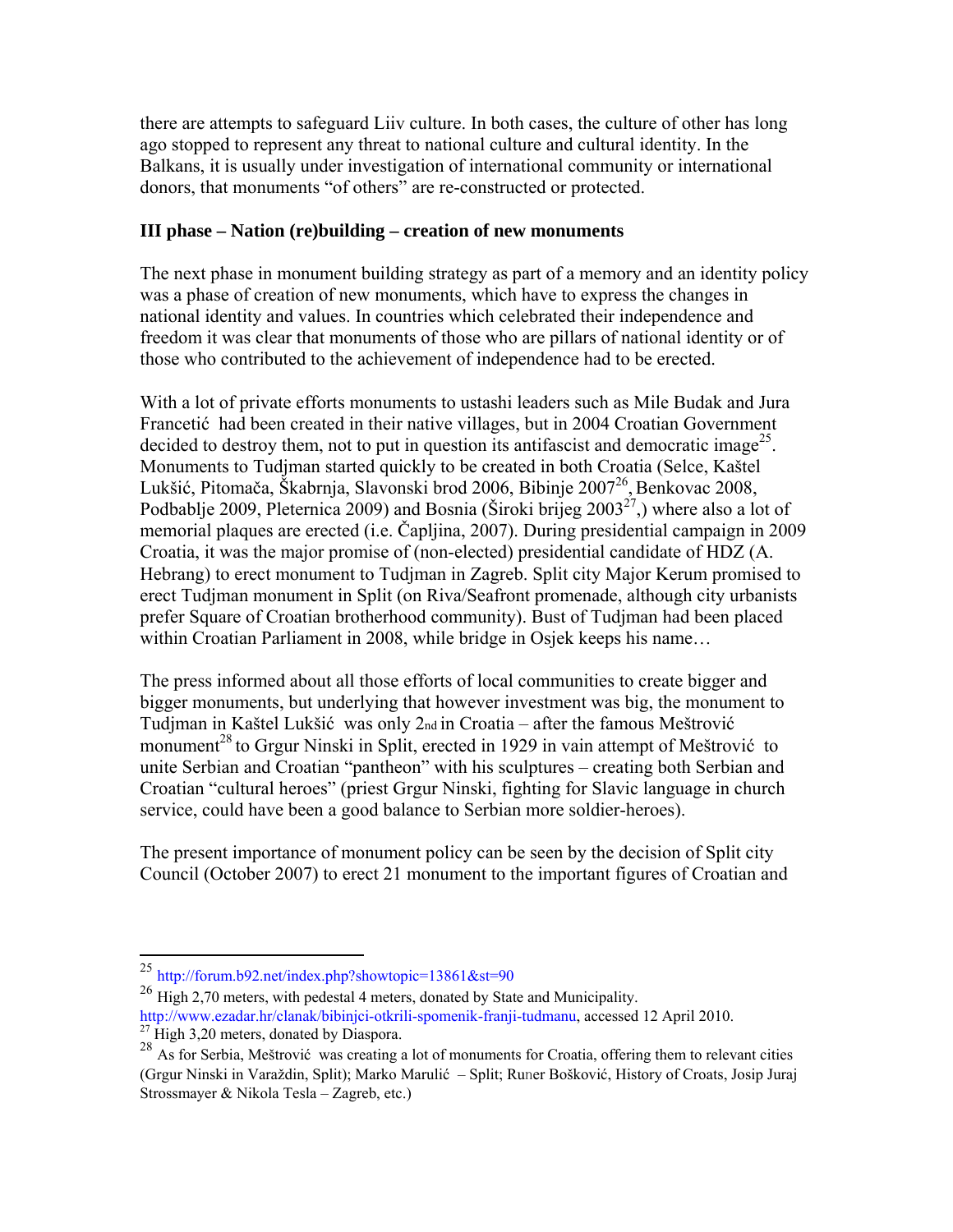Split history, which provoked huge debate around Miljenko Smoje, deceased humorist writer accused for his pro-yugoslavian and leftist statements as non-dignified to have a monument in Split<sup>29</sup>.

In what extent monument policy was linked to ethnic identity building could be seen through demands for "ethnic purity" in constructing the monument. When Monument to the Defenders of Makarska (Croatia) was created, but the rumor was spread that the grass around monument was brought from Republic of Srpska. The Major had to address media and to guarantee with personal honor that it was not the case. On the other side, Serbian Church on Kosovo argued that in the reconstruction (renewal) of the sacral objects destroyed after riots in 2004 the participation of non-orthodox workers should not be allowed.

In the same time in Serbia monuments had been created on many levels wanting to fulfill different tasks:

- Monuments to Nikola Pašić wanting to contribute to the Serbization of our own history, as Pašić was Serbian statesman, opposing Yugoslavian idea – statesman which nationalist wanted to promote as a role-model for today's politicians, accused to think more about party than state interests. He also had to be a link (to ensure continuity) toward "glorious" Serbian history, erased from history book and collective memory of the people.

- Draža Mihajlović as a monument for confrontation with official history, with communist antifascist partisan movement ("which divided Serbia") – it is monument bringing completely new narrative in collective memory, questioning values on whom previous national identity was based - Saint Sava<sup>30</sup>, Karadjordje, Nikola Tesla monuments – on the first sight it might be strange why those personalities had been regarded as one and a same category. But, it is important to underline that monument building policy behind them was the same. This policy endorsed Serbianhood /Serbianess, wanting to inscribe Serbianess in the face of the city, (up to that moment cities were usually without any of the symbols of Serbian national identity as the monuments to partisans, even if they were Serbs, were not considered as Serbian, but Yugoslavian monuments), and previous (old) Tesla monuments celebrated sciences and not his Serbianess, his ethnic Serbian genius $^{31}$ .

The changes in monument policies can be seen clearly from the biography of Miodrag Živković. From the beginning of his career he has participating in public competitions for the memorials and monuments devoted to the World War Two – memory sites, graveyards etc. all of them praising victims regardless of ethnicity. Since 1990 he has realized following projects: Monument to 1st Serbian resurrection in 1804; Serbian

<span id="page-14-0"></span><sup>&</sup>lt;sup>29</sup> http://www.glasdalmacije.hr/?show=0&article=4777, 15/10/2007 accessed 27th May 2010.

<span id="page-14-1"></span><sup>&</sup>lt;sup>30</sup> De-secularization process was followed by the return of Saint Sava as a religious figure (celebrated for the creation of an autonomous Serbian orthodox church) what was followed with great number of monuments erected in his memory in 90s.

<span id="page-14-2"></span> $31$  In Croatia appropriation of Tesla as a part of national canon is even more complex (see Buden B. 2006)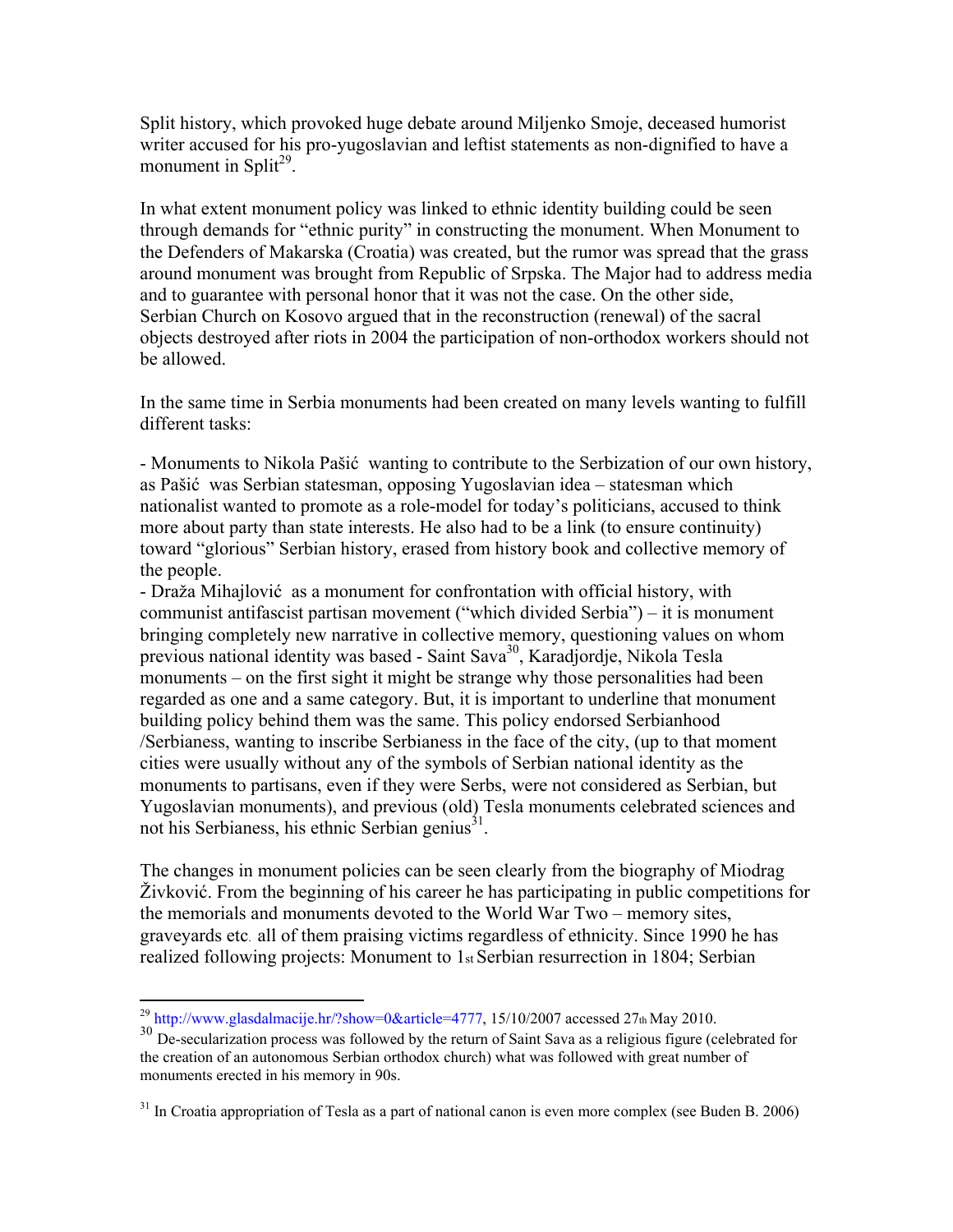Warriors in the World War I, Kruševac; Pilots fallen in a defence of Belgrade in 1941 (1992<sup>32</sup>); Voivoda Petar Bojović Nova varoš; Knez Lazar, Gnjilane, Kosovo, 1994; Saint Sava, Prijepolje 1995; Braća Nedić 2004., as well in Montenegro (King Nikola I Petrović Njegoš, 2000). Majority of the projects in this period were developed for competitions in Republika Srpska (Bosnia and Herzegovina), such as: Monument to Serbian defenders in Brčko (**1996);** Fighters of Bjeljina and Semberija, Bjeljina (**1997**); Fighters in War for Homeland, Derventa (**2001);** Defenders of Homeland Mrkonjić Grad **(**2003). This represents a clear change in memory policies who find its base in celebrating historical narratives important for only one ethnic group.

The only monument defined by Milošević Government, *Monument to eternal fire*, erected as a very general monument to remember the NATO bombing in 1999 is a sign of incapacity of Milošević policy to create monument which might mobilize the feelings and become symbol of his "independence" policy. Instead, it became "invisible monument" in Belgrade urban landscape (Lavrence), object of irony and vandalizing – ignored<sup>33</sup>, marginalized and disappeared from public attention.

The most important changes after 2000, regarding monument policy, had happen in Macedonia. As the last European nation liberated from the Turkish rule only in 1912, but then occupied by Bulgarian army during World War I, and being treated in the Kingdom of Yugoslavia as a south Serbian province, Macedonia had not have a time to create national identity together with other Balkan nations. In XIX century, Balkan Slavic countries usually had taken four pillars for the creation of their national identities: national (Slavic) language, folklore, cultural legacy of antique Greece, and Humanism and Renaissance (even if they "belonged" to the Eastern world of Byzantium culture...).

This tradition of the acceptance of the antique (Greek) culture as a model has been incorporated in European culture since medieval times reinforced with renaissance and humanism and elaborated and codified with enlightenment and romanticism (Asman A. 1993). In ex-Yugoslav countries it was done according to German model transferred mostly by scholars who returned back home from University education (Trgovčević, Lj.).

Macedonia got its chance only since 1945 to develop its distinctive south Slavic identity, and it had been enhanced mostly rooted in its Slavic origins and folkloric traditions. Disputed by its neighbors (Serbians not accepting the autonomy of Macedonian church, Bulgarians are disputing the specificity of the language and Greeks even the name), the Macedonian state, in this very moment of nation-building, decided to claim the succession rights from antique Macedonian state – considering that contemporary

<span id="page-15-0"></span> $32$  It might seem that this monument do not belong to this group, as it is for heroism in the World War Two.

<span id="page-15-1"></span><sup>33</sup> Ignoring (boycotting) cultural and media institutions was a common practice among intelligentsia in Belgrade since 1992, when new Law on culture abolished autonomy and self government of cultural institutions. Some of the institutions, although now with proper programs and ideas, had been marginalized and isolated by cultural community, that it is very difficult to re-gain that audience, or to attract the new one. The same goes for this monument, which was deliberately ignored, but now people lost habit to use this part of the park at all.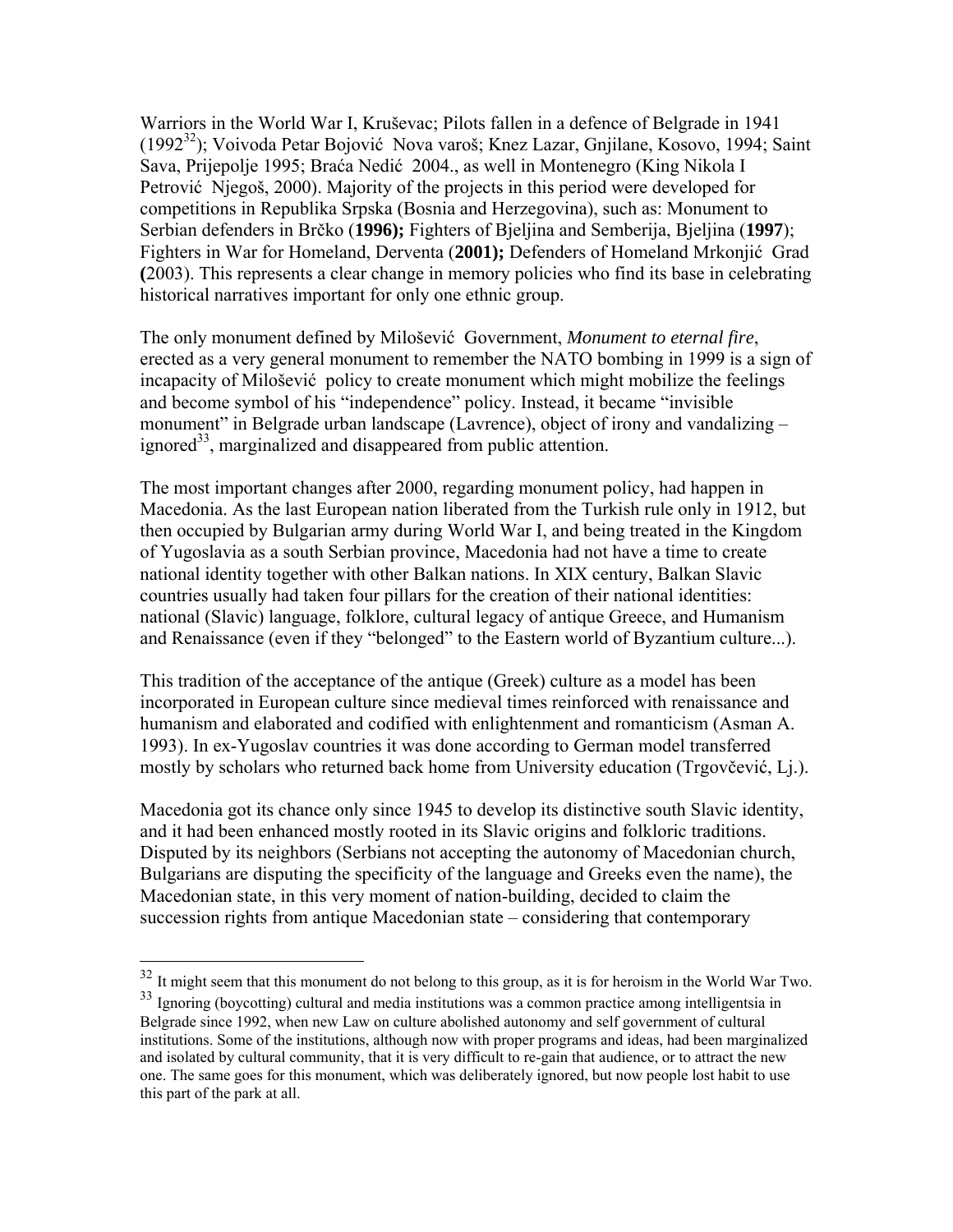Macedonian nation had been developed in encounter of antique Macedonians and Slavic people who settled on this territory. That empowered them to use the antique Macedonian heritage – wanting to incorporate that in collective consciousness and subconsciousness.

It started with a flag – where for the main symbol was taken sun from Vergina (archaeological site on the territory of Northern Greece), to be continued today with numerous monuments to Philip and Alexander the Great throughout Macedonia (Monument to Philip II in Bitola in 2008, Monument to Philip II in Prilep, Monument to Alexander the Great in Skopje). Making monuments of Alexander and Philip Macedonian, is part of a policy of memory, but also policy of provocation of the neighboring country (Greece) – kind of "fighting" cultural diplomacy.

However, before that, two things in Skopje monument policy had been important. The creation of the huge cross on the top of the hill rising behind Skopje (to celebrate 2 000 years of Christianity), and monument to Skenderbeg (on the horse) in Stara Čaršija<sup>34</sup>, Albanian part of the city, turned with his back to Albanians, but facing Macedonian part of the city and Christian cross. In a certain sense, it can be concluded that both monuments are "facing the other"...

Making monuments to mutually irritate Greece and Albanian community from Macedonian, and Macedonian community from Albanian side, is an example of a monument policy as an anti-culture. Ministry of culture answered that they have NO statement, as well as the Agency for the Protection of Cultural Monuments: "Regarding Skenderbeg, I will not give any statement", said Pasko Kuzman<sup>35</sup>, director; while city Major Trifun Kostovski said that for him this object is just illegitimate construction. (*Australian Macedonian Weekly*, 2006)

However, there is a personality from Skopje acceptable for both communities, to whom several monuments and a house were built – Mother Theresa, which devoted her life to poor people in India. However, even this figure was not used adequately as a collective, common hero of both Macedonian constitutional communities, as the monument and the house do not have adequate inscriptions in Albanian language (as situated in center of Skopje, considered being a Macedonian part of the city).

But, memory policy in Macedonia had chosen far away past to confront Greece in Diplomatic battle (Alagjozovski R. 2010), creating cultural wars both inside and outside Country.

<span id="page-16-0"></span><sup>&</sup>lt;sup>34</sup> Erected in 2006, work of Albanian artist Toma Tomai Damo.

<span id="page-16-1"></span><sup>&</sup>lt;sup>35</sup> Now Pasko Kuzman became the ideologist of antiquization of Macedonian nation, saying that if Macedonians fail to prove their direct links with antique Macedonians, they will lose the diplomatic battle with Greece, and lost their right to Macedonian identity. On the blogs the number of Macedonians claiming rights to succession and links with Philip the Second and Alexander is raising from month to month, due to propaganda efforts which started with monument policy.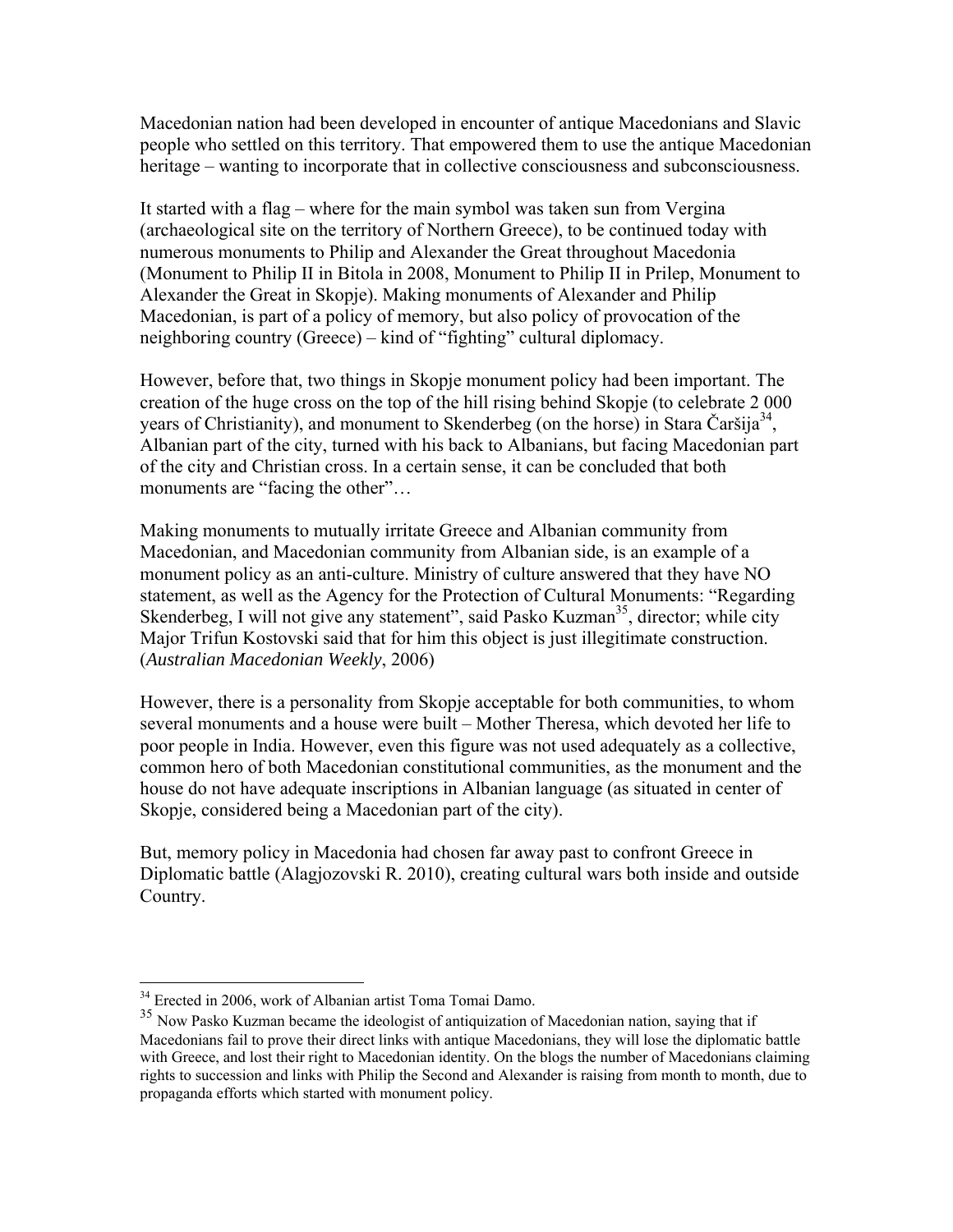This policy demands exploration of a Diachronical side of national identity, which all the countries of the Balkans are developing in different manners. In monument policy, Macedonians went the farthest way back in history – in antique Macedonia, Serbs and Croats in medieval history, but Serbs also had emphasized first half of XIX century as a birth of a modern Serbian state; Croats explored taboos and "heroes" of the World War Two, while Montenegrins have seen in the XIX century rule of Njegoš and especially of King Nikola the real roots of their independence, autonomy and national specificity. Accordingly, the monument policies had found new "heroes" and new memory sites.

Two phenomena in cultural policies of beginning of century are important for the understanding of monument policy as instrument of cultural policy: new concepts of public arts policies and politics of memory (within identity policies and politics of representation); and hybridization of concepts  $\&$  uses of public spaces within urban policies and practices for the sake of re-monumentalization of the urban space...

The autonomous, independent entrance of artists in this space (till now highly controlled) have raised many dilemmas and controversies, as much as re-nationalization of cultural policies through monumentalization of often invented memories. The territories and cultures in post-conflict situation are continuing fight with monuments and religious symbols which are now covering the hills above multicultural cities.

## **IV Politics of gratitude vs. politics of (collective) amnesia**

 $\overline{a}$ 

Specific part of monument policy was policy of gratitude, which has tradition in South Slavonic countries as part of "civil society policies<sup>36</sup>" even in the time where there were no debates about civil society.

First monument to Tolstoy outside Russia had been erected in a village of Selce (island of Brač, Croatia) in 1907 – as a sign of Slavonic identity and resistance toward efforts of Italianization ... It is specific gratitude to the great names of Slavonic culture, to keep it alive under pressure of that time historiography, calling Slavonic nations non-historical, thus claiming that they have no rights for independence and autonomous development.

The other type of "gratitude" monuments had been part of a state monument policy, like Monument of the Gratitude toward France in Belgrade or monuments to different French generals (Franche d'Esperey), or naming the streets with personalities who had helped Serbia in World War I to be recognized as country-winner (as a Swiss Archibald Reiss, Greek prime Minister Venizelos) or had helped in war efforts (Scottish nurses such as dr Elsie Inglis, Beatrice McGregor, Flora Sandes) etc.

This tradition had continued in newly created countries of former Yugoslavia. In the same village where monument to Tolstoy was erected in 1907, now lays the monuments

<span id="page-17-0"></span> $36$  The monuments errected on the territories under foreign occupation, have been created with huge philanthropic tradition of merchants and relatively rich citizens in Slavonic countries in pre-socialist period. All city theaters had been built with support of dons of local community, as well as the monuments, like the one we have mentioned already: Monument of the Four Feith.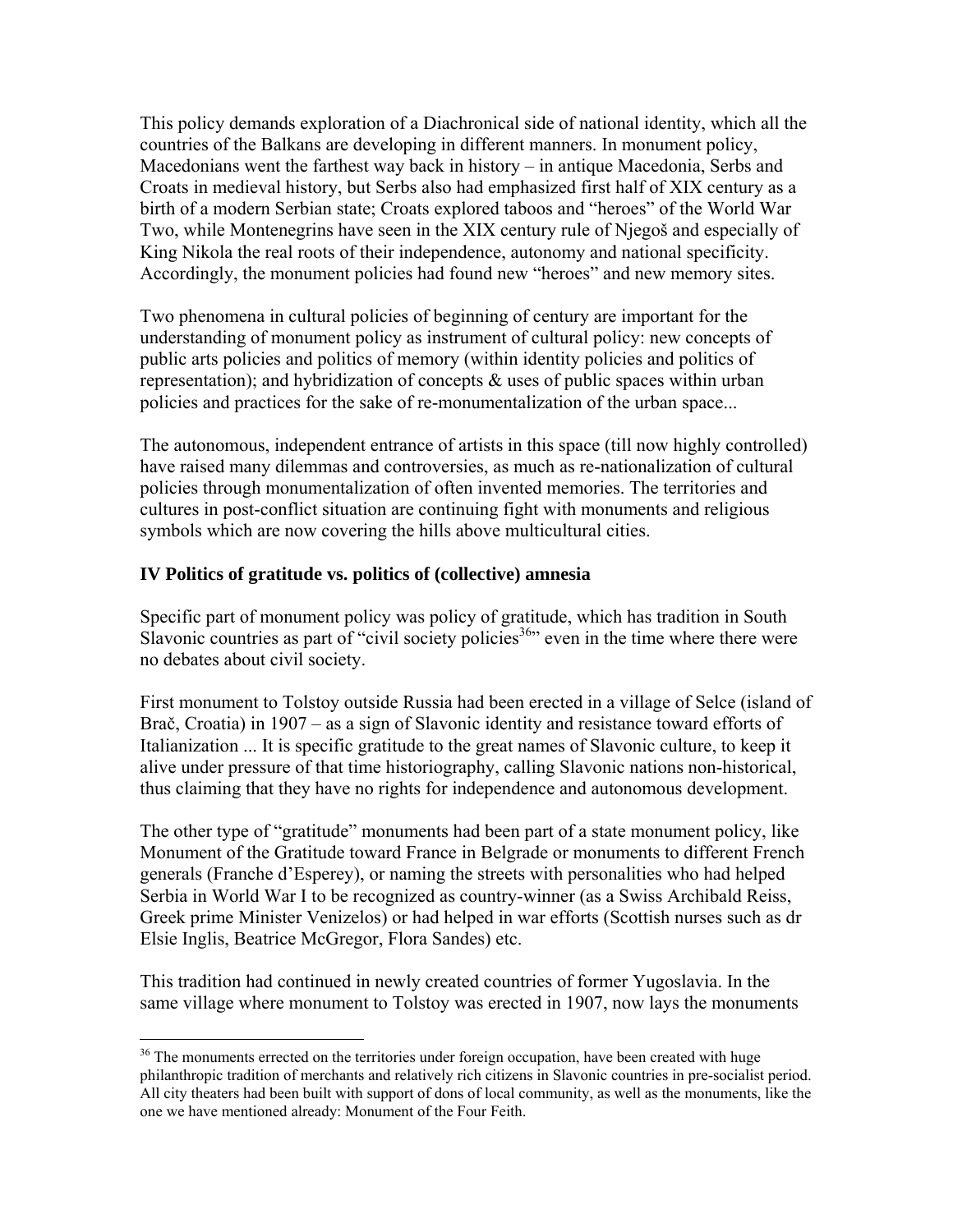to Tuđman, Austrian premier Mock and German Ministry of Foreign Affairs Hans Dietrich Genscher. With a popular song "Danke Deutschland" those efforts are seen in other parts of the Balkans as ultimate truth of the Western biased policies, foreign policies which before negotiations and war took a stand clearly for one side.

Monument to Clinton in Priština reflects perfectly the perception of population of the Balkans about importance of foreign factor. The film Fuse/Gori vatra, by Pjer Žalica, Bosna and Herzegovina 2004, had described those feelings (with ironic distance toward "gratitude").

There is also one new way to create "gratitude monument" of today. In the mechanisms of post-communist and post-yugoslavian normalization (Boris Buden), all new political and economical elites had accepted neo-liberalism as a norm – so the main investment policy now is going toward shopping-malls as festivity public spaces of consumerist culture.

Political economy of cultural representation has now turned toward globalisation and representation of global cultural phenomena and shopping malls are now new monuments of societies which are now sure in their different language – identity and specific culture.

# **V The Culture of resistance – virtual and performative monuments**

The only who had a courage to redefine the relations toward cultural heritage of SFRJ, besides efforts of yugo-nostalgic Diaspora (those who emigrated refusing to participate in the split of the country), were artistic circles. To the anachronistic monument policy of the Balkans, conservative and retrograde, neglecting heritage of modernism, they confronted their concepts and visions.

In this spirit Mrdjan Bajic created a serial of virtual monuments for Yugomuseum. Inspired by different artifacts, events and myths which created but also destroyed Yugoslavia, Mrdjan Bajic had explored hidden memories (political memories of both Tito's and Milosevic's time). Each art work was a collage sculpture and photography in negative, with description, like:

 "000016: Memorandum – ready-made sculpture comprising part of working table of Ilija Garašanin, typewriting machine (on whom Memorandum of Serbian Academy of Sciences and Arts, on national problems of Serbs in Yugoslavia had been written in 1986), relief map of Yugoslavia done by pupils of VII 3 from primary school Gavrilo Princip, given as a present to President Tito when he was elected by acclamation honorary Member of Serbian Academy. Donor: Serbian Academy of Art and Sciences. Size: 90x130x70cm, 1999."

Each Bajić virtual sculpture is a monument – monument which memorizes crucial events which led toward civil (ethnic) war and dissolution of the country. This Memorandum monument starts with XIX century memory of Ilija Garašanin National Program, then memory on Gavrilo Princip famous assassinator of Franc Joseph in Sarajevo, which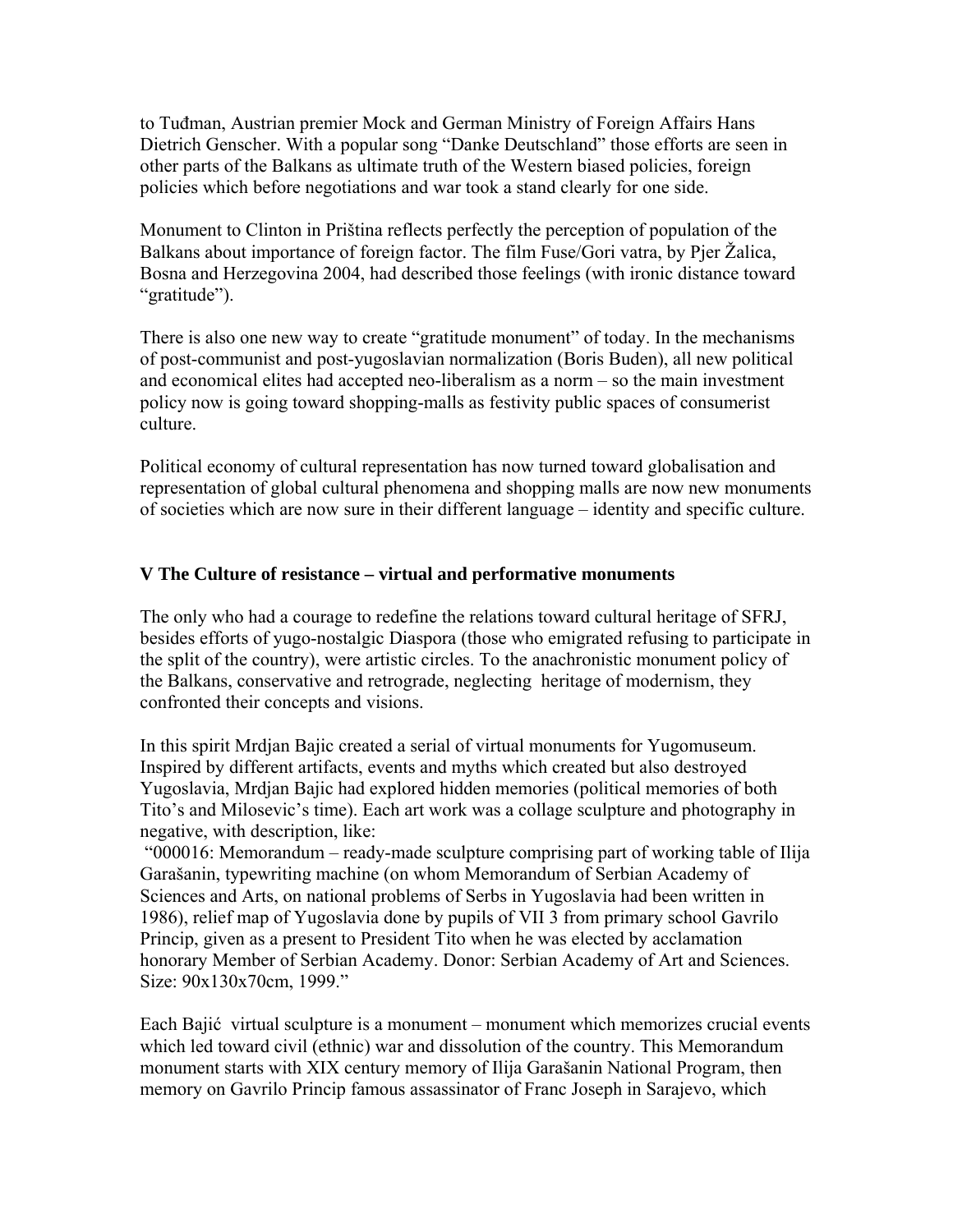started the World War I, (and whose memory was nicely kept as a freedom fighter in a socialist Yugoslavia also), ironizing the role of Academy of Science during Tito's time (when lost credibility by giving Tito an academic title without even proper voting), and especially after his death, when Academy was obsessed with research regarding status of Serbians in other republics of Yugoslavia – creating Memorandum…

Hundreds of "monuments" had created Mrdjan Bajić for Yugomuseum. Rambouillet castle, as a symbol of absolute incapacity of negotiation and persuasion, as well as of lack of foreseeing the consequences of broken talks; *Flower*, as a symbol of kitsch personality of Milošević wife: Mirjana Marković; *Lathe*, monument to working class, through most famous machine which Tito knew how to use, *Poljud* – solidarity, friendship, brotherhood and unity, etc. All these monuments had shown how quickly Serbian (and other Yugoslavian) society had passed from "the rule of the working class", to "the rule of the (ethnic) nation"! But, this project can also have a title of another Mrdjan Bajić art project: I did it!, in whom artist is not just showing, but taking responsibility for all what was happening on the territory of former Yugoslavia – war crimes, refugees, burned houses, ethnic cleansing…

Centre for Contemporary Arts, Sarajevo, had developed a project De/Construction of Monument  $(2004 - 2006)^{37}$  with aim to create art works which contribute toward deconstruction of myths and de-ideologizing and decoding of recent and distant history. Main tools in the project had been: monuments, symbols, icons – as the three major forms of representation of different societies and historical periods. Organizing several debates on crucial issues such as: Monuments and memory, Monuments and Violence, Working Out The Past and Arts as a Social Corrective, they regrouped both artists and curators who for a long time had dealt with "monumentalization" of public spaces, such as Braco Dimitrijević (*Anti-Monuments*, monuments of unknown passers-by), or Sanja Iveković (*Lady Rosa of Luxembourg*, provoking Luxembourg community with her interpretation of World War One Memorial). But crucial debate was around artist who are dealing with more contemporary Balkan issues daring to confront major monument naratives, such as Milica Tomić (Belgrade group Spomenik/Monument), Siniša Labrović (Croatia), Sokol Beqiri (Peja, Kosovo), and those who are ironizing and making sarcastic comments on our contemporary memory and monument practices, such as *Bruce Lee Monument Project* in Mostar, Kurt and Plasto, Sokol Beqiri etc.

Group Spomenik (Monument)<sup>[38](#page-19-1)</sup> comprises Milica Tomić, Darinka Pop-Mitić, Nebojsa Milekić, but also theoreticians such as Jasmina Husanović and Branimir Stojanović. Each participant of the group in its previous individual artistic or theoretical work, is extremely engaged in practice of intercultural dialogue, without making trendy or "politically correct" projects. Working in "difficult territories", such as Kosovo, or

<span id="page-19-0"></span><sup>&</sup>lt;sup>37</sup> http://www.projekt-relations.de/en/explore/deconstruction/module/overcoming.php accessed 10th May 2010.

<span id="page-19-1"></span><sup>&</sup>lt;sup>38</sup> The Group Monument enables artists, theorists and activists from Bosnia and Herzegovina and Serbia to collaborate outside of dominant protocols of international organisations, European cultural policies, interstate cooperation and cooperation on how to enact emancipatory gestures in the fields of arts and theory to impact productively on everyday lives under the post-genocide condition.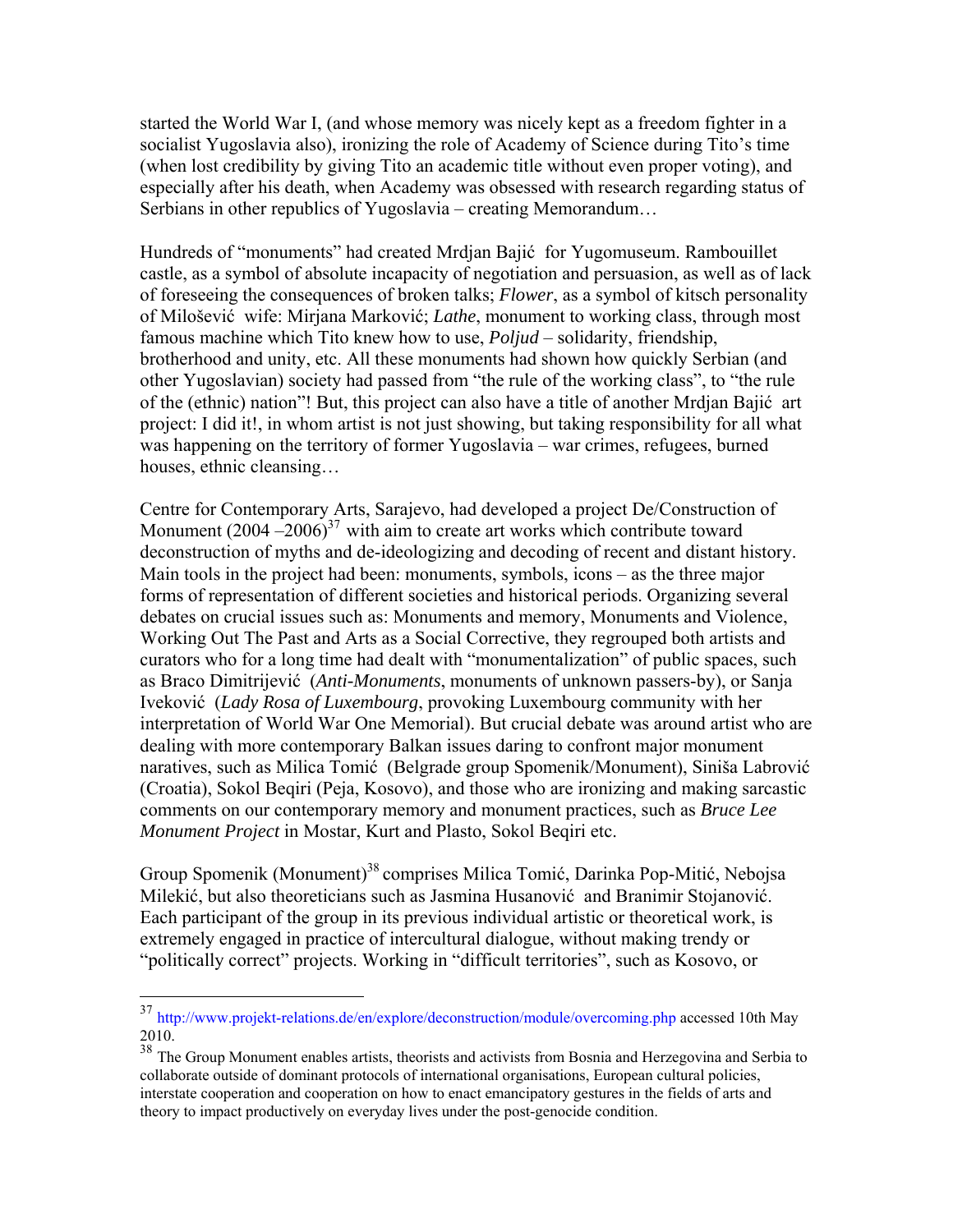bringing Kosovo artists in Belgrade, dealing with state terrorism (i.e. the work of Milica Tomic *XY or reconstruction of the crime*) – they are living and experiencing cultural diversity from its dangerous side in a xenophobic environment. Re-investigating history, participating within Center for Cultural Decontamination in the program *Politics of memory*, they are contributing in large extent to the self-perception of different Balkan societies on their embedded multiculturalism, and historical and contemporary considerations. Also, this group of artists and theoreticians is involved in dialogue within different cultural stratums of society, dialoguing with different "social cultures" (of suburbia for example) based on different ethics, involving much larger number of theoreticians and artists.

Several of their public events had happened within visual art manifestation such as: **Politics of Memory**, installation at the 24th Nadezda Petrovic Memorial 'Transformation of Memory' Politics of Image, Čačak and *Politics of memory*, Prague Biennale, Monument of Transformation, Prague (both in 2007). The Monument group had produced participatory monuments made of distributive objects – publications with transcript of the *Talk about an Artwork* group under title Politics of Memory.

Symbolical performance: *Bandaging of the wounds of partisan fighter in Sinj*, was realized by Croatian artist Siniša Labrović (2008). It was an intervention on the typical socrealistic sculpture of the soldier, partially ruined in the explosion aiming to destroy monument (by anonymous nationalists). This explosion has not raised any debate or reaction of the public, as it is usually the case when the monument heritage of the World War II is devastated. Labrović approached the sculpture as we would approach the living wounded human being, using a lot of bandages and other first aid material. With this performance Labrović is questioning social acceptance (A. Gramsci, 1971) of the new proposed identities, which demand the deletion (erasure) of the previous ones, especially those considered not enough "national", "Croatian". The question: how easily we are accepting violence and violent acts (like this violence against monument), even when they are executed on a central public space (like in this case it was in the main central park in the city) is showing political potential of this performance (Lubina M.).

The example of the third group of questioning monuments, better than Bruce Lee example, represents the Monument to International Community of Nebojša Šerić Shoba, erected in Sarajevo<sup>[39](#page-20-0)</sup> (steel, marble 2007), "by the grateful citizens of Sarajevo", thus referring to official "policy of gratitude", but in a sarcastic manner. Unfortunately, the levels of message understanding had shown this Reuters report: "Sarajevo artists raised a monument to canned beef on Friday in a gesture ridiculing donors for providing such an **unpopular food** as humanitarian aid during the Bosnian capital's  $1992-95$  siege<sup> $40$ </sup>. It was not about unpopular food, but about concept of humanitarian aid during siege – international community acting as voyeur of gladiator fight – sending food to keep fighters longer alive, but not preventing atrocities.

<span id="page-20-0"></span> $^{39}$  http://balkansnet.org/zamir-chat-list/transfer/nss/eng.html accessed 12th June 2010.<br> $^{40}$  http://uk.reuters.com/article/idUKL0657786020070406 accessed 12 June 2010.

<span id="page-20-1"></span>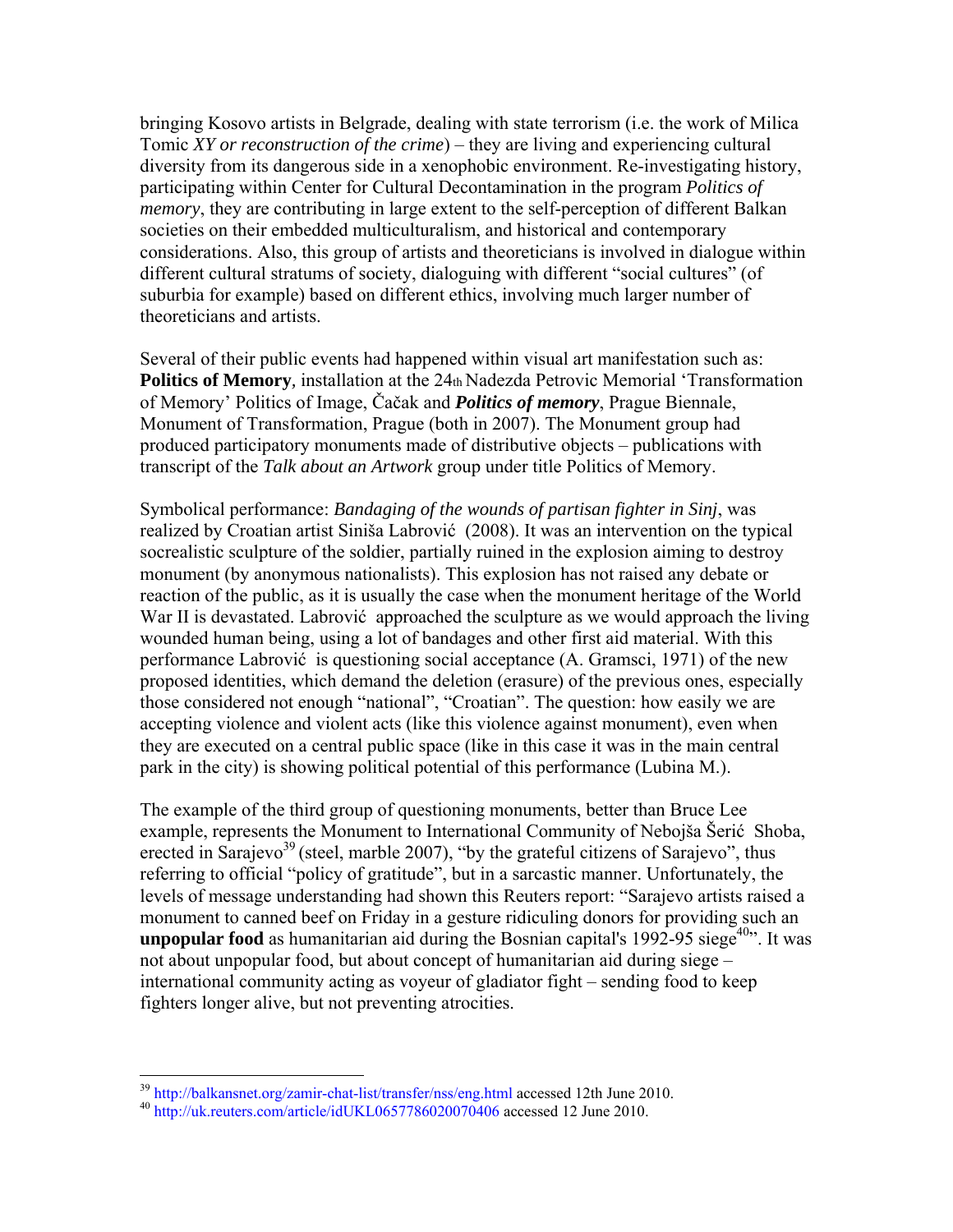In what extent monument culture is a source of "inspiration" for contemporary artists we can see from the project of Jelena Miletic (In)visible dialogue. This "research" project, consisted of mapping monument culture in Southeast Serbia, since XIX century till today. The research ended with exhibition and public presentation in Bor, while territory had covered usually municipalities absolutely out of any contemporary cultural debate (Bor, Zajecar, Prokuplje, Zlot, Gornja Bela reka, Lenovac…). The author Jelena Miletic had treated monuments as artifacts where gather together different ideologies, memory politics, esthetics and narratives of collective and individual memories). This project is one of the many in which throughout the Balkans young artists are questioning official policies and practices of memory, insisting that those, crucial questions in forming public opinion, should be openly and publicly debated.

## **Conclusion: Re-nationalization and monument policies Monument – Guardian of Chosen Memory**

The process of re-nationalization in ex Yugoslav countries had extensively used monument policies within culture of memory, as an essential pillar of identity building. Monument policy and practices are acts of mediation which enables collective memory to be created and then to be safeguarded. It gives stability to the representation of the value system of society, and gives benchmark for socialisation practices... They are a joint venture of national political and cultural elites, often created in a synergy which neglects the real interest of communities... Like in case of Macedonia, where political elites wishing to prove continuity and never existing links with Antique Macedonia, created an atmosphere in which political and cultural elites of different Macedonian cities wanting to proof their willingness to share common efforts in creating "lost" collective cultural memory, as part of a new constructed national identity.

As everywhere in history, but especially in the moments of nation-building, inventing the traditions demands high symbolical, cultural but also financial investments. The fact that rarely the events from recent history had been taken as reasons for monument building, is showing the uncertainty of national elites in "justness" of contemporary events – preferring to take from far away histories the events and leaders (Alexander the Great vs. Skenderbeg in Skopje) and re-appropriating them for today use.<sup>[41](#page-21-0)</sup>

National identity (memory) policies through monument policies aim to achieve:

1. Continuity of present with a past

 $\overline{a}$ 

2. Symbolic representation of the country identity or collective narrative

<span id="page-21-0"></span> $41$  However, in case of Croatia the monuments to contemporary  $n$ , heroes", such as monument to Franjo Tuđman , or even fascist nationalist leader from World War II are speading throughout Croatia. In Serbia, the parallel goes to monumentalization of the personality of draža Mihajlović, World War II serbian royal army leader, caught, trialed and killed in 1946.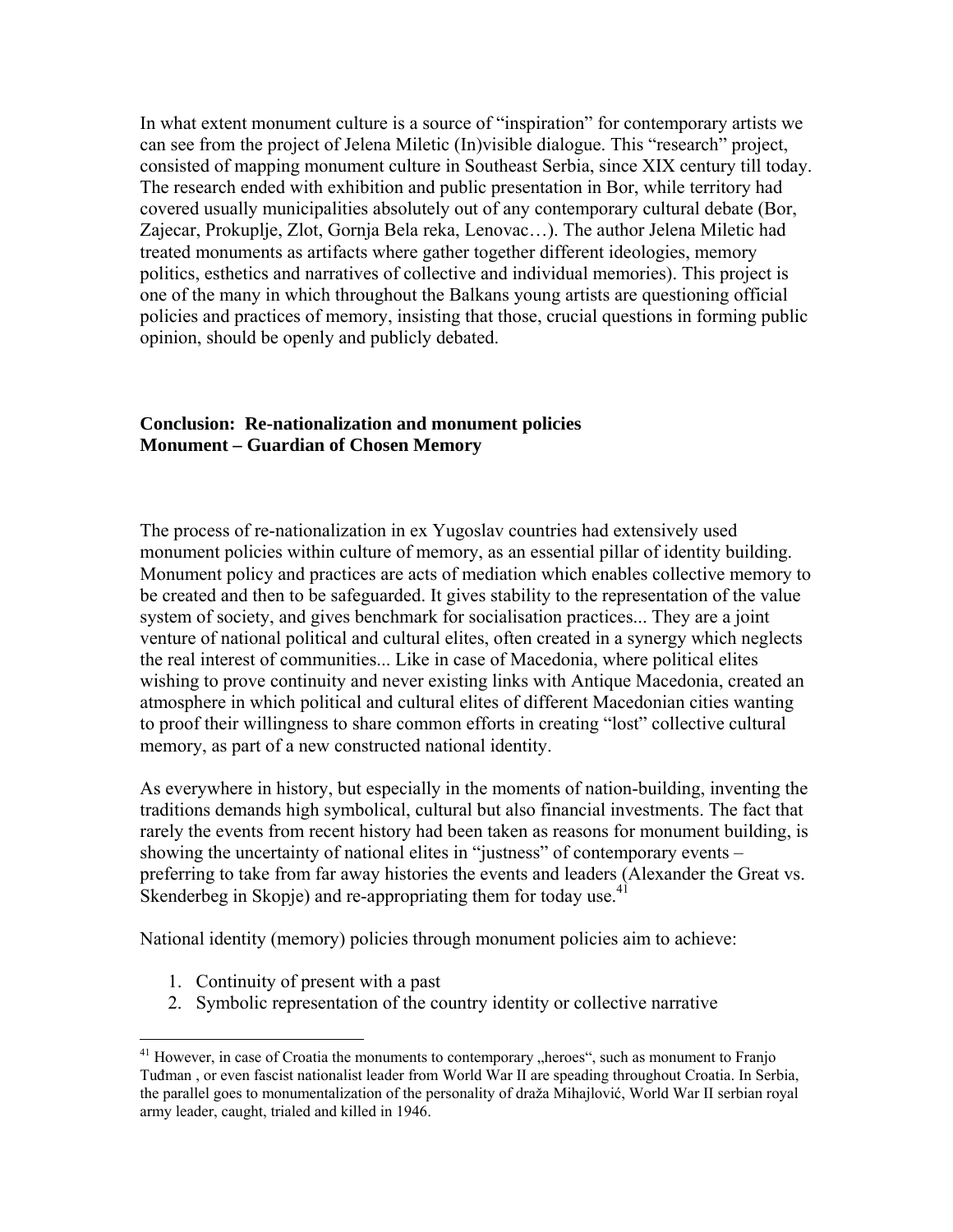- 3. Mediation of the values representing the ethos of collective cultural identity (national, city, ethnic group...)
- 4. Control of the social behaviour (giving official versions of historical events, explaining importance of personalities or of their acts...) – explaining historical (geographical) position...

Thus, cultural policies were "asked" to contribute by defining key "formative" events in the community construction, but also finding the ways of its memorization...

The new cultural policy European "standards", that multicultural societies have to develop new policies of memories, and consequently, new monument policies, policies which are not dividing, but informing communities, fostering and stabilizing intercultural dialogue – have not been implemented in Southeast Europe.

However, some new trends in monument policies as part of memory policy are starting to appear: there are preparations for building monuments to the coming of the Slovak community to the Balkans and to the exodus of German population. Those monuments should not be constructed to divide, but, on opposite, monuments to mutually inform communities and to start sharing group histories as common histories. Still, this recent conflictual example who aimed to be a "bridging monument" - monument to the forgotten German minority in Vršac - Serbia, provoked new divisions, as the Jewish minority considered the statements linked to the erection of the monument as inappropriate ("the life in Vršac was calm and mutual relations good till 1945", the statement which had forgotten that all the Jewish population was killed in 1942). This is showing that still in Europe there is a need for a "joint histories", and that responsibility of EU should be to solve burning issues, such as exodus and extinction of Slavic Macedonian population during Greek civil war (politics of oblivion in Greece) which still nourish Macedonian nationalism.

The fact that there are no monuments, buildings and memorials devoted to Roma communities, who also suffered genocide in World War II, is clearly showing double standards throughout Balkans (same in Europe) about policies of memorizing as expressed in monument policies. That could be solved by democratic cultural policies which should develop platforms for enabling private memories to enter the public sphere – which histories and life of common persons enter the public discourse – especially those coming from marginal groups of societies.

Another issue which this research had shown is that to formalism of ritual language (Connerton: 83), corresponds a formalism of visual language for monument use (expressions). Conventions in representations are limiting severely possibilities of expression. As in the language of rituals, where certain pairs of words are reappearing, or gestures are repeating, especially to enable better mnemonic function, the same with monument practices: certain visual codes, details, or way of constructing, are immediately giving significance to a monument. Decision to create "a horseman" – or a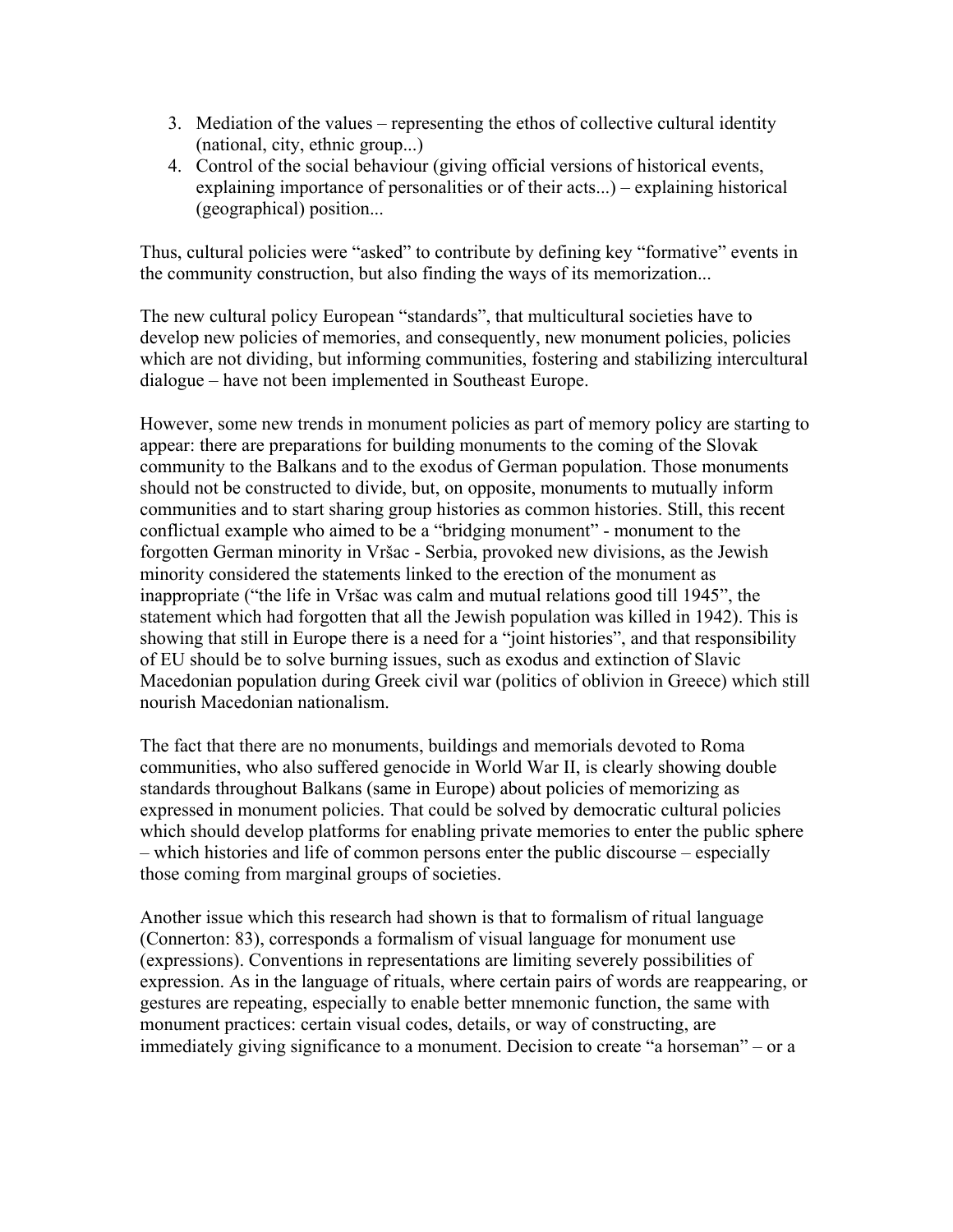standing or a sitting figure<sup>42</sup>, is giving a different message to the population – as well as a chosen gesture or a lack of a gesture.

A crucial decision of policy makers: should monument represent a person, an event, or contemporary social values was solved through a return to realistic representation in the 90's showing insecurity of newly created states in their own values, and showing their wish to create widely understandable, readable message to its own society, but also to the "other".

However, the language of official sculptural representation exists as such – demanding respect of certain number of conventions regardless of the event, personality... Repetitivity in visual formulas seems not to disturb contemporary "elites", au contrary, it is reassuring that the message they want to mediate will be understood and accepted.

As a conclusion, the National (ethnic based) dimension in Balkan Cultural Policies is still predominant, in spite of the fact that the majority of countries have signed Convention on cultural diversity and are participating in the programs of intercultural dialogues. Monument policies in the new created Balkan countries were part *of those re-nationalization policies*, recreated (invented) specific identities, based on certain past traditions and chosen "memories", creating conditions that the message is widespread among both community members and members of other communities – focusing on dividing memories, values and practices. So they developed a plurality of narratives, still relying on a major one and the same historical narrative, narrative of independence through glorious heroic past. In this sense it is obvious that cultural policies are still identity policies, ethnic-based policies, policies which neglect citizen, individual and right to culture as individual human right.

## **References:**

 $\overline{a}$ 

Alagjozovski, Robert (2010). Our roots: Macedonia in cultural War (Koreni naši nasušni – Makedonija u kulturnom ratu), *Danas* (Belgrade), 29. June 2010.

Anderson, B., 1983. Imagined Communities: Reflections on the Origins and spread of Nationalism. London: Verso

Assmann, Aleida , ARBEIT AM NATIONALEN GEDACHTNIS, Campus Verlag, Frankfurt-New York, 1993

Appadurai, Arjun. Fear of small numbers, Duke University Press, 2006,

Australian Macedonian Weekly. Edition No. 950, 5 December 2006 http://www.australianmacedonianweekly.com/edition/0950\_05122006/002\_macedonia\_0 01.html

<span id="page-23-0"></span><sup>&</sup>lt;sup>42</sup> Authority is "coreohgraphed" by position of the body (Connerton, 2002:101)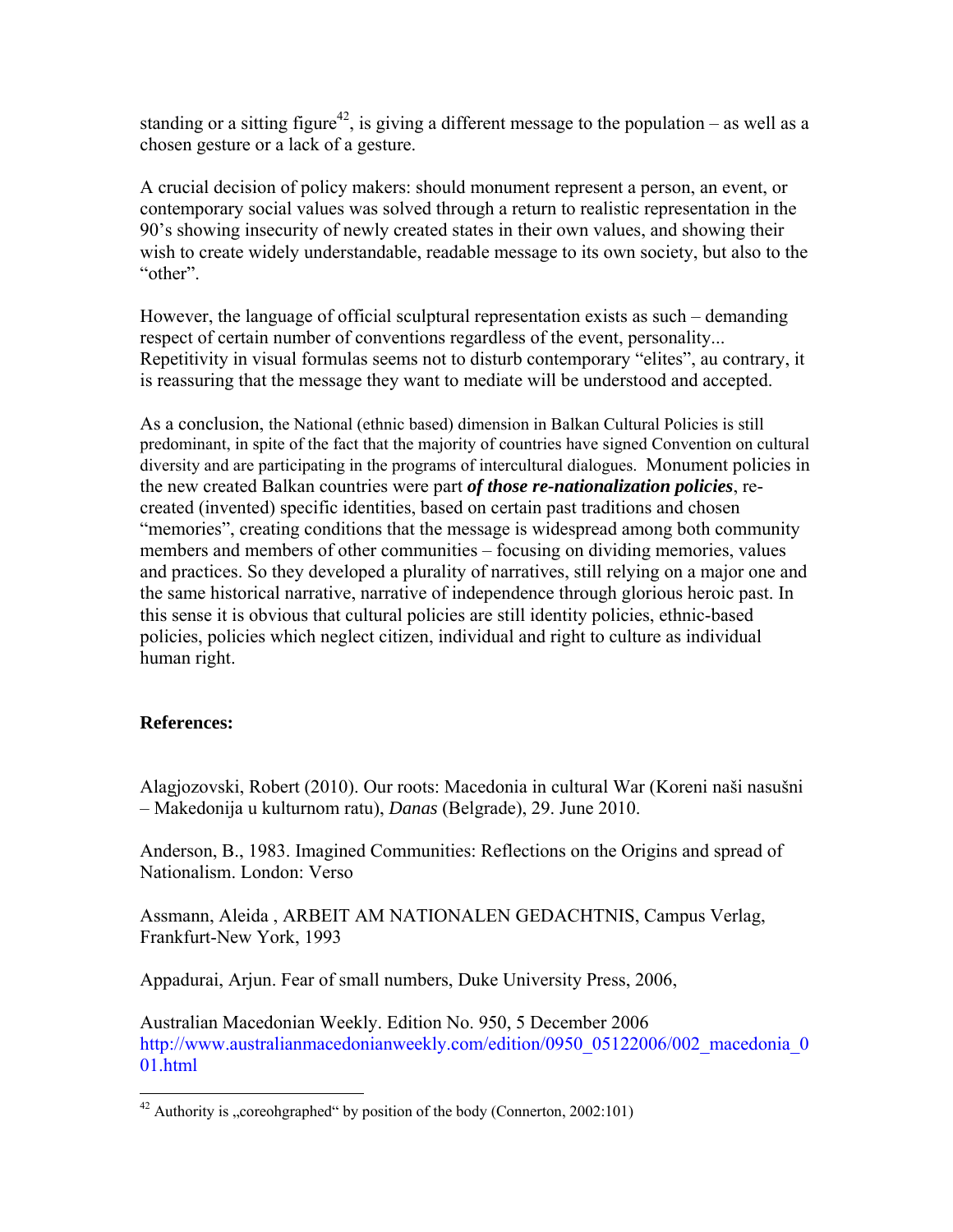Bajrushi Robert, Beck Boris, Tudjmanov kip bit ce pred Lisinskim http://www.nacional.hr/clanak/27422/tudmanov-kip-bit-ce-pred-lisinskim

Bennett, O. 2004 *International Journal of Cultural Policy*, Vol. 10, No. 2, 2004 (pp.237 – 248) Bennett T. 1998, *Culture: a reformer's science,* Sydney: Allen &Unwin

Buden, Boris. The post-Yugoslavian Condition of Institutional Critique: An Introduction On Critique as Countercultural Translation, 11 2007, http://transform.eipcp.net/transversal/0208/buden/en#redir, accessed 1st June 2010.

Buden Boris text on the exhibition "Normalization", 25.08.2006 http://www.nikolatesla.hr/news.aspx?newsID=127&pageID=23 accessed 24th April 2010.

Connerton, Paul. How societies remember, Cambridge University press, 1989. Serbian edition: Kako društva pamte, Samizdat B92, Belgrade, 2002.

Daković, N. (2008) *Balkan kao (filmski) žanr*, Institut za pozorište, film, radio i televiziju, Fakultet dramskih umetnosti, Beograd

Djerić G. Ed. *Intima javnosti*, Fabrika knjiga, Institut za filozofiju i društvenu teoriju, Belgrade, 2008.

Dragićević Šešić M. Media War and Hate, *Kultura, Culture, journal for culture, cultural studies and cultural policy* (Belgrade), n. 1994

Dragićević Šešić, Milena (2001): *Carnivalization of protest***,** *New Theatre Quarterly*, Cambridge, no. 6

Đukić V. (2003). Sedam uzroka tranzicione konfuzije (Seven causes of transitional confusion), Zbornik Fakulteta dramskih umetnosti (Proceedings of the Faculty of Drama Arts), n. 6-7 Belgrade

Egrikavuk I. & G. Kotretsos. 2007. RE-THINKING ARTISTS IN TRANSIT, [http://www.tru.ca/cicac/media/Egrikavuk\\_2007.pdf.](http://www.tru.ca/cicac/media/Egrikavuk_2007.pdf) accessed 10 May 2010.

Finkel, Andrew. Truth and artistic memory in Istanbul: an attempt to define a new Balkan Cultural Studies, Accessed 15. April 2010. http://www.glocaltimes.k3.mah.se/viewarticle.aspx?articleID=46&issueID=5

Golubović Z. & Jarić I. (2010) Kultura i preobražaj Srbije (Culture and transformation of Serbia), Res publica, Službeni glasnik, Beograd

Gramsci, A. Selections from the Prison Notebooks, Lawrence and Wishart, London, 1971

Halbwachs, Maurice. Les cadres sociaux de la mémorie. Paris: F. Alcan, 1925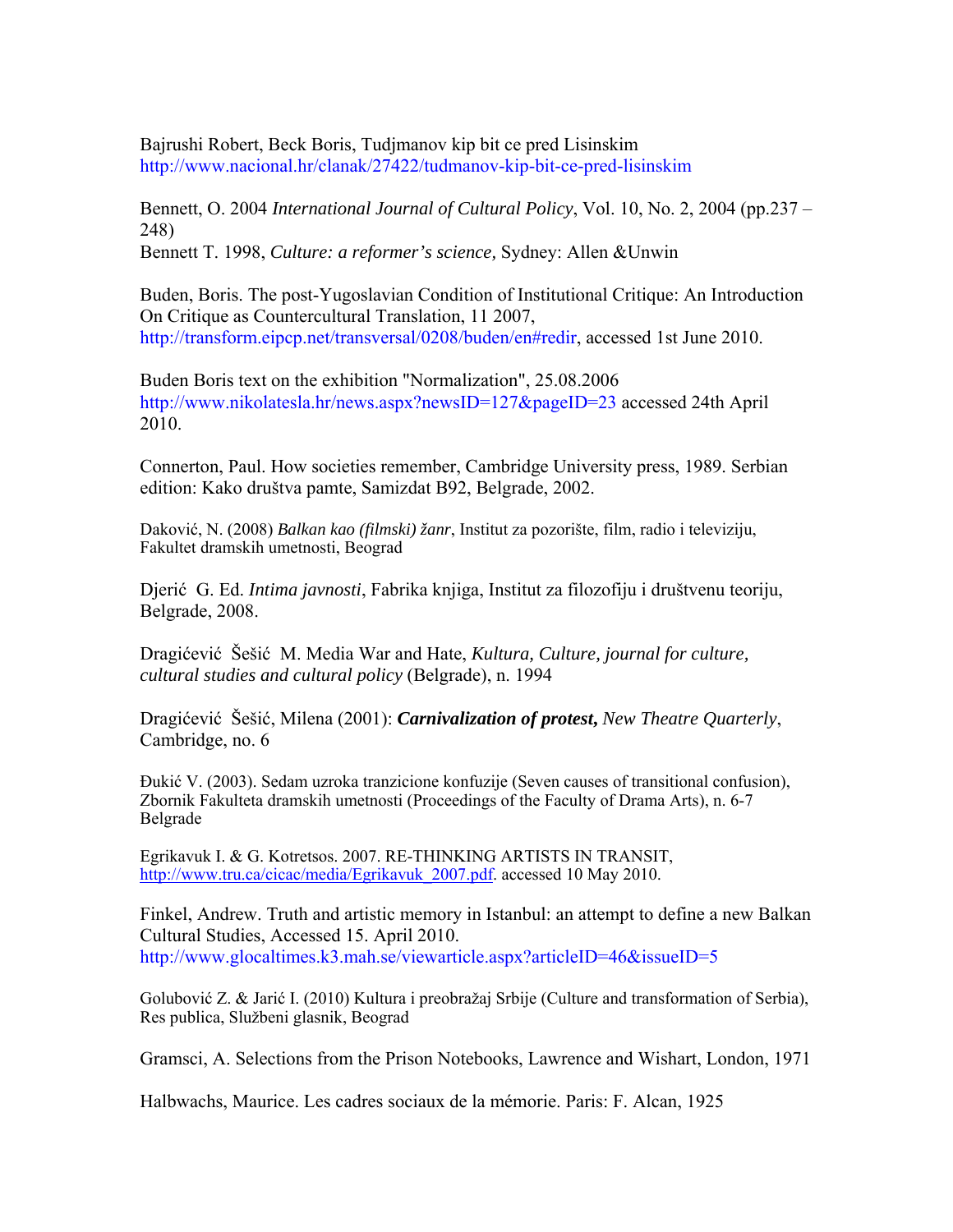Hardt, Hanno. Images of Slovenia Today, http://www.fifth-estateonline. co.uk/gallery/slovenia1.html

Huyssen Andreas. Present Pasts: Media, Politics, Amnesia (2001) in Globalization, special issue of *Public Culture*, (ed. A. Appadurai), Duke University Press.

Karačić, Darko & Slávka Otčenášová, Remembering and Forgetting World War II within Changing Political Contexts from 1945 to the Present – Public Usage of WWII Monuments in Slovakia and Bosnia-Herzegovina, Project No. 090 47, Budapest 2010 http://www.geschichtswerkstatteuropa.org/media/projekte/Project%2009047%20I%20Part.pdf

KIOSSEV, A., (1995), The SelfColonizing Cultures, in: D. Ginev, Fr. Sejersted i K. Simeonova (eds.) *Cultural Aspects of the Modernization Process*, Oslo: TMVSenteret, pp. 73-81

Kodrnja J., Savić S. and Slapšak S., eds. 2010, Kultura, rod, identitet (Culture, gender, identity), Zagreb.

Kuljić T. 2006, Kultura sećanja, Čigoja, Belgrade

Lavrence, Christine, 2007 Remembering and Forgetting War in Belgrade, Between Monumental History and Experience / Entre histoire monumentale et expérience. Le souvenir et l'oubli de la guerre à Belgrade, Ethnologie française 2007/3 (Vol. 37) <http://www.cairn.info/revue-ethnologie-francaise-2007-3-p-441.htm>

Lubina, M. Previjanje rana partizanskom borcu kao odgovor na politiku zaborava, paper, University of Arts Belgrade, doctoral studies seminar, 2010.

Maalouf, Amin. Les identities meurtieres, 1998. / In the name of identity : violence and the need to belong, 2000. ISBN 0-14-200257-7

Maalouf Amin. Le dereglement du monde, /Poremećenost sveta, Laguna, Beograd, 2010. Monument=Discussion, 2002-2010, Grupa Spomenik <http://milicatomic.wordpress.com/works/monumentdiscussion/>

Mostov Julie: Sexing the Nation / desexing the body (politics of national identity in the former Yugoslavia), in: Gender ironies of nationalism: sexing the nation, ed. By Tamar Mayer, Taylor and Francis, 2007.

Political practices of (post)yugoslav art: retrospective 01, Guide through exhibition, Museum of Yugoslav History, November 29th – December 31st 2009. Prelom kolektive, Belgrade, 2009.

Santino, Jack ed. *Spontaneous Shrines and the Public Memorialization of Death*. Palgrave Macmillan, 2005. http://www.cjsonline.ca/reviews/shrines.html